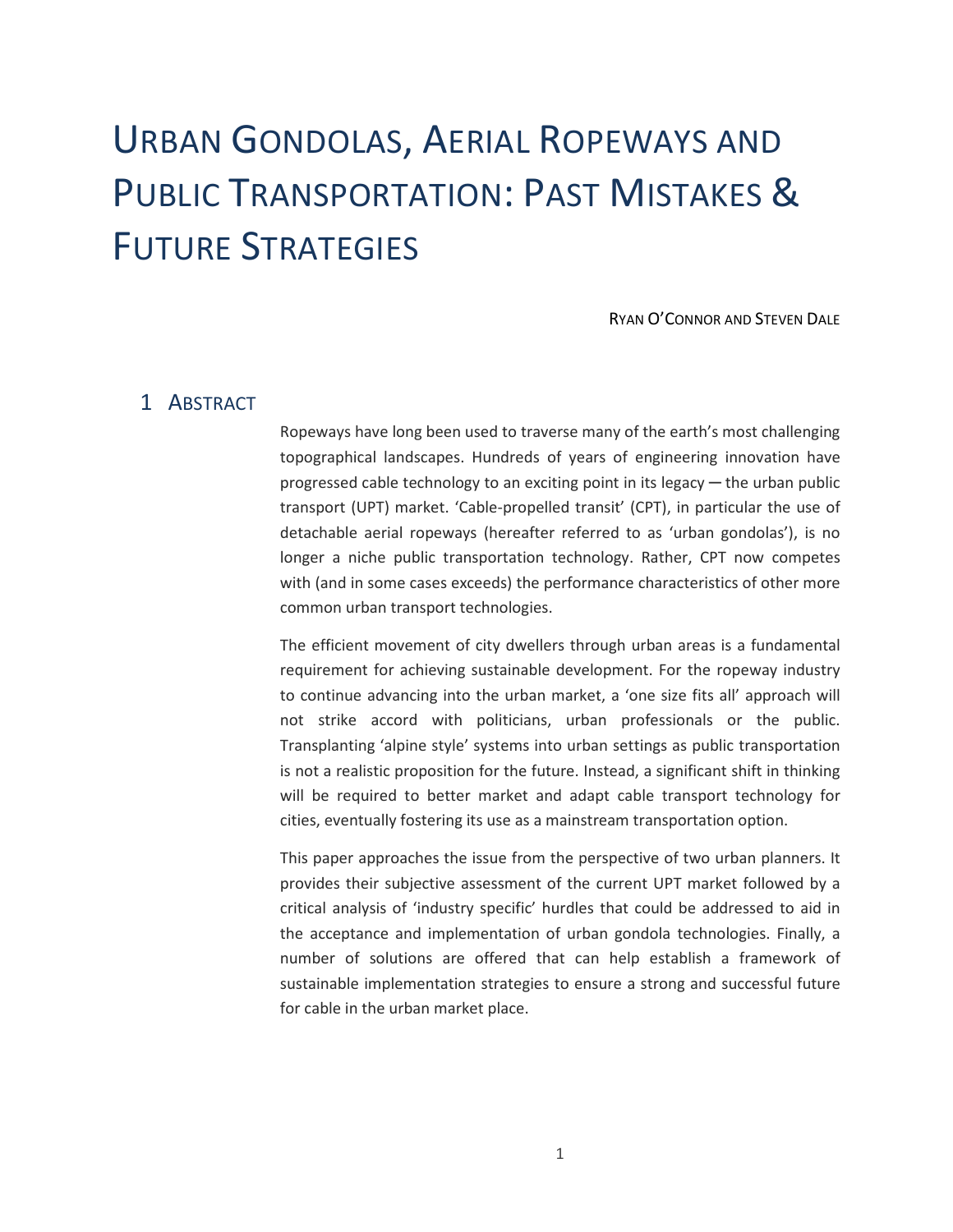#### 2 AUTHOR PROFILES

**Ryan O'Connor** *(BRP Hons., PGCertBus, GNZPI)* is an urban and transportation professional with a background in urban and transportation planning, property economics and business. In recent years he has conducted academic research on ropeways and urban transportation, consulting on a number of private sector proposals for urban gondolas. *Contact: ryan@planningservices.co.nz*

**Steven Dale** *(Hons. B.A., B.Urb.)* is the Founding Principal of Creative Urban Projects, a small planning shop based in Toronto, Canada. He specializes in Cable Propelled Transit solutions from an urban planning (rather than engineering) perspective. He has consulted with academia, think tanks, NGOs, transit agencies, the private sector and cable manufacturers. *Contact: steven@creativeurbanprojects.com*

#### 3 INTRODUCTION

Today more cable propelled transit systems are being installed in the urban environment than ever before. If the numbers are increasing why change the current strategy? The answer lies at the core of this paper. Between 1980 and 1998, several papers were presented at the International Organization for Transportation by Rope (O.I.T.A.F.) congresses regarding the potential for urban gondolas in the UPT market. Many of the lessons presented in those studies have since been neglected. This was not a major problem during the last two decades as no discernible market for urban gondolas existed.



FIGURE 3.1: THE IMAGE TO THE LEFT IS A BRUSH DRAWING OF A PRIMITIVE AERIAL ROPEWAY DATING BACK TO 250 BC (HOFFMANN, 2006). THE IMAGE TO THE RIGHT IS THE WORLD'S FIRST FULLY INTEGRATED UPT GONDOLA SYSTEM (FIRST LINE BUILT IN 2004) IN MEDELLIN, COLUMBIA (DALE, 2010).

However, since the implementation of the world's first 'true' urban gondola in Medellín, Columbia in 2004, the market has experienced greater interest and growth. The fact is that although the technology's potential has been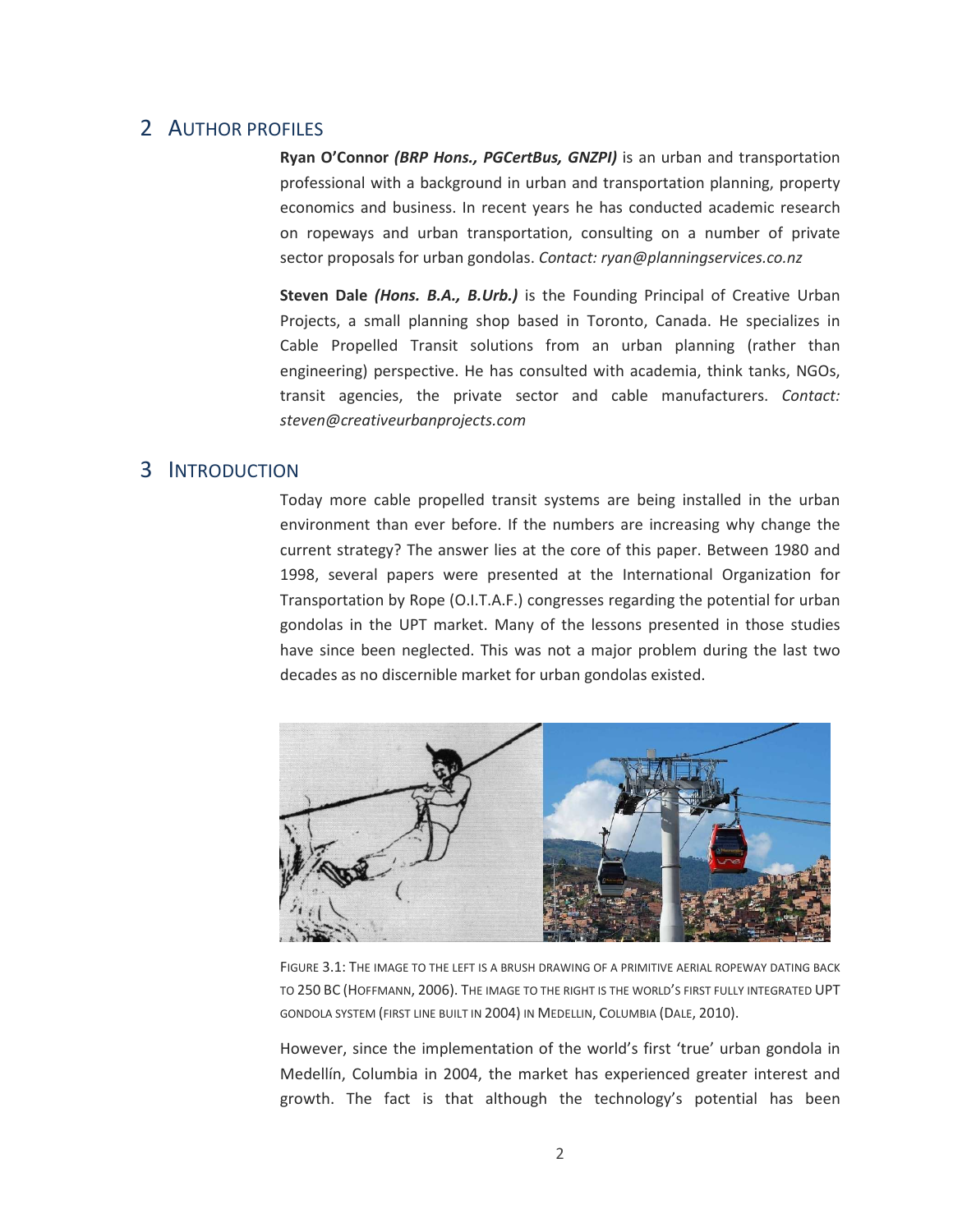demonstrated and documented, urban gondolas remain a fringe alternative in much of the urban public transport (UPT) market. Drawing from past experiences, it will take a combination of future strategies and innovative adaptations to the technology and marketing approach to realize the immense opportunities that lie ahead.

This paper, which has been prepared for the 10th Congress for O.I.T.A.F. in Rio de Janeiro, Brazil in 2011, begins with a broad overview and literature review of the current UPT market. Next is a critical analysis of what the authors believe to be the three major cable 'industry specific' hurdles that must be overcome in order to achieve sustainable growth in the UPT market. A number of potential solutions are highlighted, setting the framework for these future implementation strategies (hereafter referred to as 'strategies').

## 3.1 SCOPE OF PAPER

This paper is written from the perspective of two urban planning professionals based on their last three years working with a technology and industry that has limited experience in the urban context. It is an admittedly subjective account on the current situation and future possibilities.

Given that a body of research has already been developed on the benefits and limitations of urban gondolas as UPT, this report does not explore those issues. Instead it provides research and insight into the actual implementation from an urban planning perspective, offering 'industry specific' strategies for better realizing market opportunities. To date, little research has been undertaken on these matters.

#### 3.2 ABBREVIATIONS

The following abbreviations are used throughout this paper:

- **BRT** bus rapid transit
- **CPT** cable-propelled transit
- **HSR -** high speed rail
- **LRT -** light rail transit
- **TW**  tourist / winter
- **UPT**  urban public transport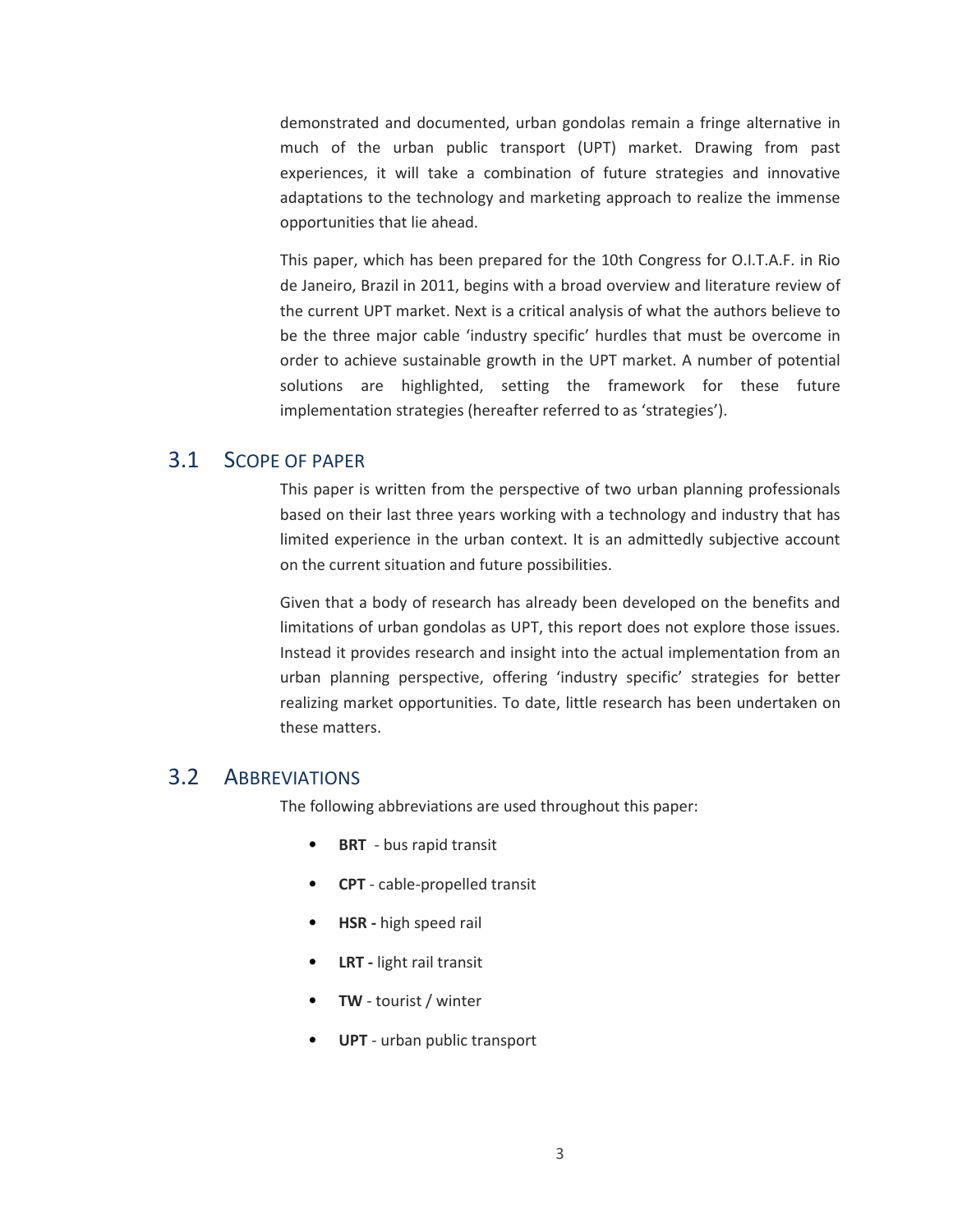#### 4 OVERVIEW AND LITERATURE REVIEW

This section provides an overview of urban gondolas and the UPT market. Appropriate background information is also included.

#### 4.1 NO NEW IDEA

Installing gondolas in urban settings as UPT is not a new idea. A number of academics and industry professionals (to varying degrees) have discussed and/or advocated the merits of urban gondolas for public transport within cities (Bondana & Neumann, 1988 & 1989; McLennan, 1998; Neumann, 1992, 1994 & 1998; Hoffmann & Liehl, 2005; Fletcher, 2005; Hoffmann, 2006; Alshalafah & Shalaby, 2010). Already the industry has made significant advances in the performance and capabilities of the technology since many of these earlier studies; these include the tricable configuration, faster line speeds and standardized intermediate and turning stations.

So why after 20+ years is cable technology still not considered a mainstream urban transport solution?

#### 4.2 MEASURING SUCCESS

For decades the industry has enjoyed dominance in the tourist / winter (TW) market. However, the transition into the UPT market has not had the same success. But how do you measure success? Yes, the industry is selling more ropeways to the urban market than ever before. Yet, the authors would argue that urban gondolas are underutilized in the UPT market considering the performance/cost attributes of the technology and the increasing demand for public transport solutions worldwide.

Success should be measured against the market opportunities that exist as opposed to moderate increases in sales volume.

#### 4.3 UPT MARKETING CHARACTERISTICS

In the TW market, ropeway technology is often the only transportation option available and purchasers have been for the majority within the private sector. In other words, it is a relatively simple procurement procedure. In contrast, the UPT market is significantly larger and involves competing technologies, public sector involvement, politically driven motivations and timeframes, complex approval processes, urban design considerations, transport integration issues, and different customer expectations, among other obstacles.

Different issues exist; thus different strategies are required to better capture the opportunities presented by the urban market.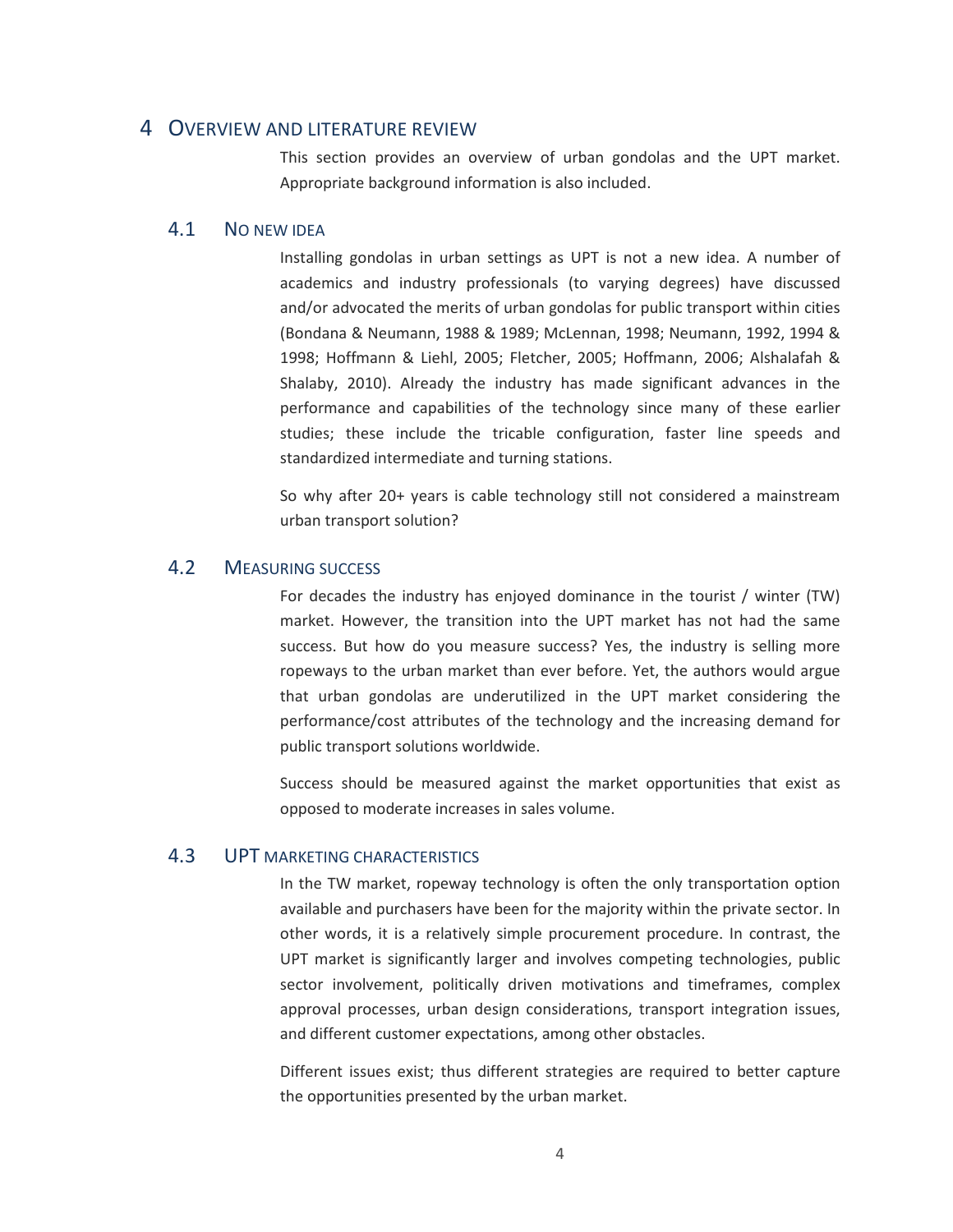#### 4.4 UNDERREPRESENTED TRANSPORT SOLUTION

Despite the performance / cost attributes of urban gondolas, the technology is often not even considered in transport alternatives analysis — the first stage of UPT technology selection. While engineering innovations can better adapt the technology for UPT, the authors believe this lack of representation is primarily due to a 'disconnect' and misunderstanding between both the urban market and the manufacturers.

Remediable steps could be undertaken by the industry and the market to ensure that ropeway technologies are not ignored in the selection process of UPT technologies.

#### 4.5 URBAN TRENDS

In 1900, 13% of the world's population lived in urban areas (as opposed to rural areas.) This figure more than doubled by 1950 and in 2009, for the first time in history more than half of the world's population was living in urban settlements. At this rate by 2050 the urban population could be as high as 69%, with the vast majority of this growth occurring in developing countries (United Nations, 2005 & 2010).

Urbanization is linked to economic development and industrialization. To remain economically competitive, cities are investing heavily in transport infrastructure which in turn facilitates the efficient movement of people and goods (Tongji University, 2008).

The ever increasing demand for viable transport infrastructure creates favorable prospects for the UPT market and urban gondolas.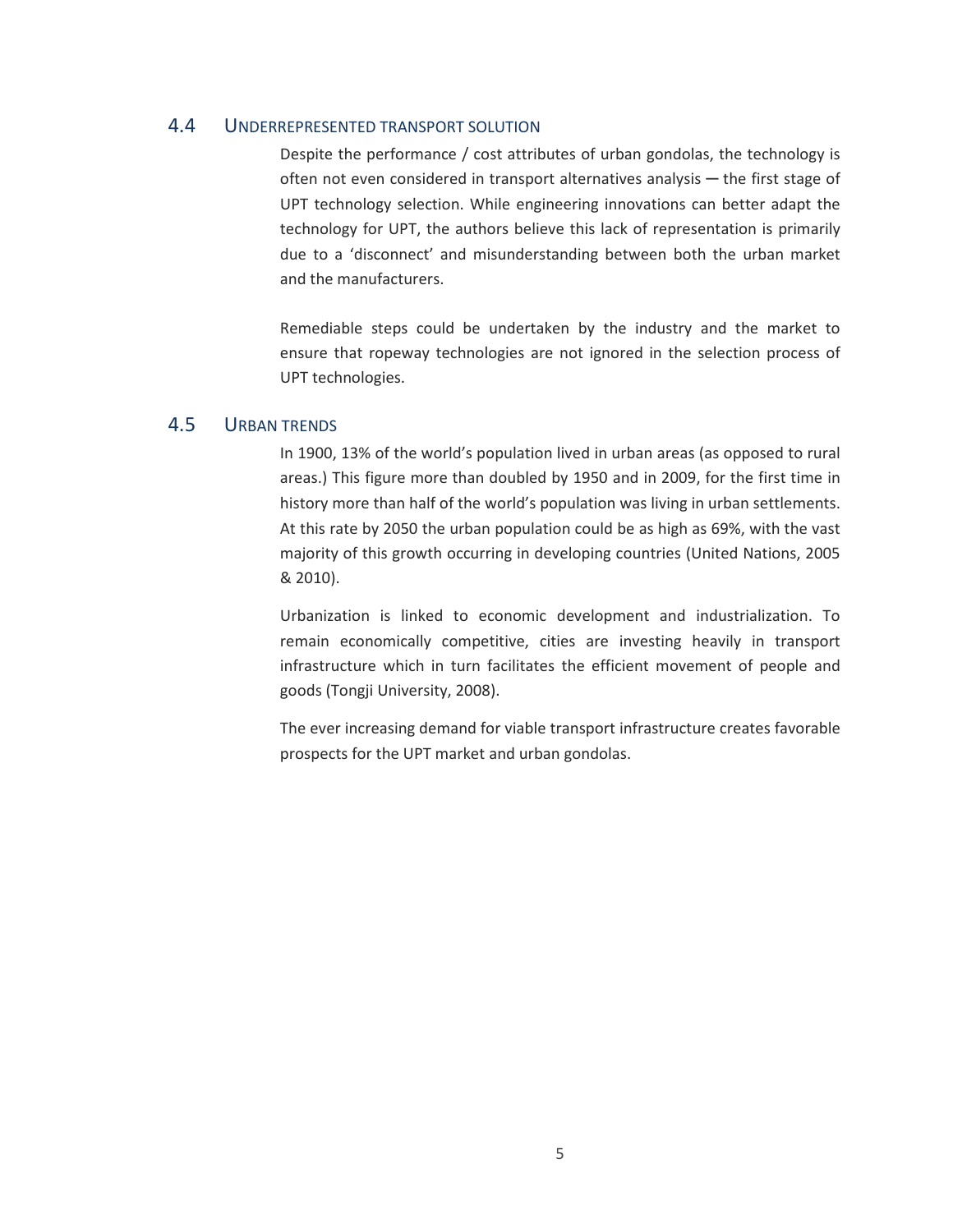

*FIGURE 4.1: WORLD / URBAN / RURAL POPULATION (UNITED NATIONS, 2005)*

#### 4.6 TRANSPORTATION PROBLEMS AND THE PT RENAISSANCE

Urbanization inevitably leads to further economic, social and environmental problems, especially in developing countries. Transportation often further compounds such problems, contributing to:

- Heightened air pollution and associated health and environmental issues.
- Lack of access to employment and business opportunities.
- Lack of access to social, political and community services and facilities.
- Inefficient movement of goods and services, hindering economic development.
- Fatalities and injuries associated with transportation.
- High private and public costs of vehicle transportation and energy price fluctuations.

But as history demonstrates, problems and challenges lead to new solutions, and with these solutions come new markets and business opportunities. The factors noted in the bullets above have already begun initiating a public transport renaissance. LRT has fielded considerable interest despite its high per kilometer cost. BRT has also experienced exceptional growth in both the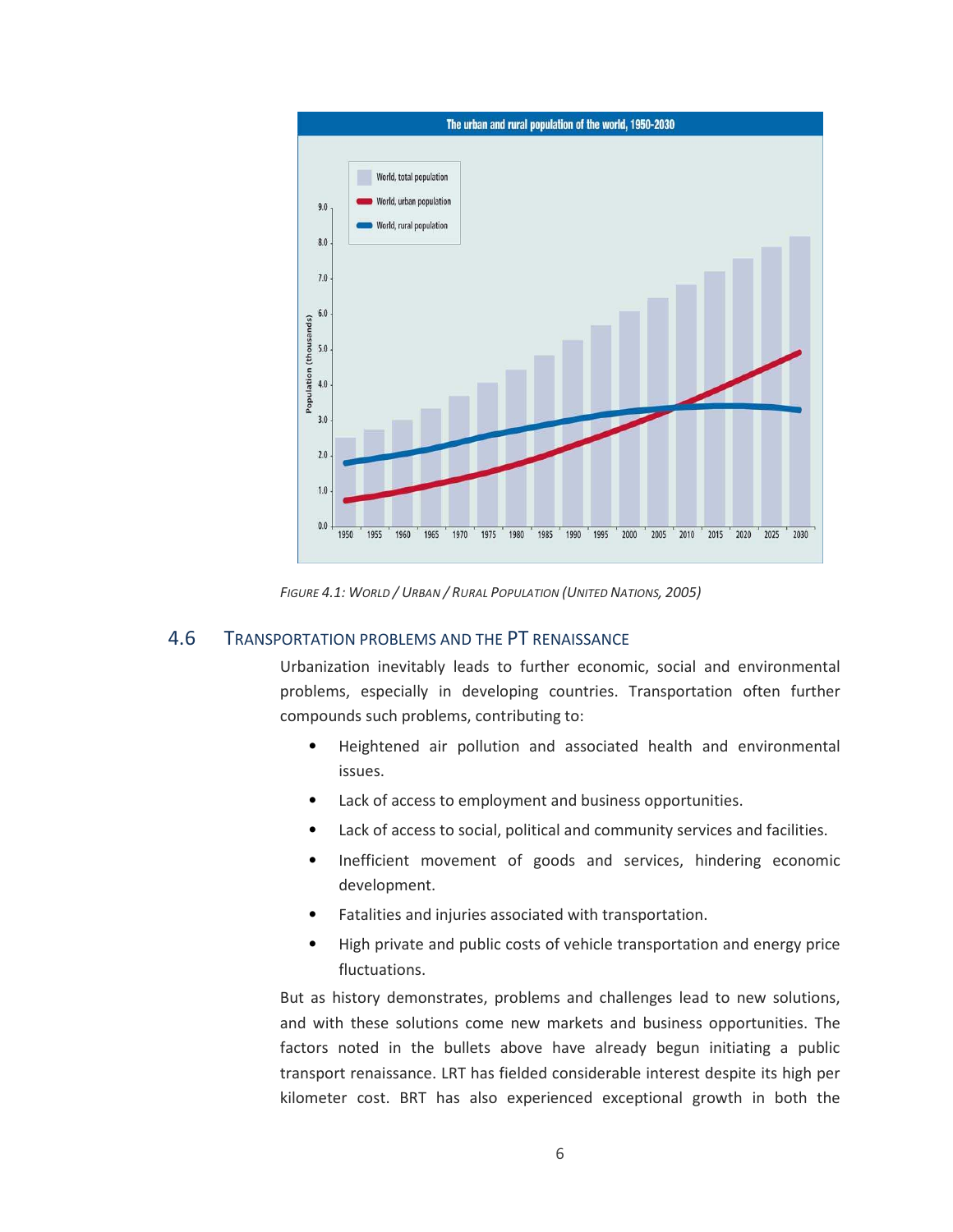developed and developing world. Even CPT has begun to make its way onto the UPT radar. As road and parking infrastructure continues to occupy increasingly valuable prime urban space, the benefits of UPT infrastructure over private vehicle infrastructure will become more and more apparent.

A number of factors favor UPT infrastructure over automobile infrastructure in cities.

#### 4.7 MOBILITY BENEFITS AND CITIES

Mobility is the ability to move people and goods. Providing efficient mobility options dramatically increases 'quality of life' for urban inhabitants. Public transport systems can enhance mobility on a large scale, and if implemented correctly, have economic, social and environmental benefits, including:

- *Economic* cost effective transportation, localized land development and spurred economic development.
- *Social* social inclusion and accessibility to amenities, education and work opportunities.
- *Environmental*  reduced energy consumption, greenhouse gas emissions, air pollution and minimal disturbance to urban fabric.

 While mobility is a simple concept, its implementation is not. A holistic understanding of urban transport aids in communicating the benefits of gondola technologies to the UPT market.

#### 4.8 URBAN FORM AS A TOPOGRAPHICAL CHALLENGE

Modern day ropeway systems have for the most part existed, thrived and developed on the sides of steep mountains. This association is both helpful and potentially detrimental to the adaption of cable into the UPT market. The characteristics that allow gondolas to overcome difficult natural terrain also allow them to circumvent challenges that can exist within the 'urban form'. Urban form refers to the physical layout of a city and takes into consideration density, street layout, traffic patterns, transportation options, land uses and urban design issues. To varying degrees, mobility is constricted by the urban form in many cities.

Unplanned urban growth is characteristic of many developing world cities and results in inefficient and impassable transport routes. Streets are often narrow and winding, and in some cases dominated by unregulated uses (i.e. street traders) making travel speeds often painstakingly slow and causing populations to become 'mobility-deprived'.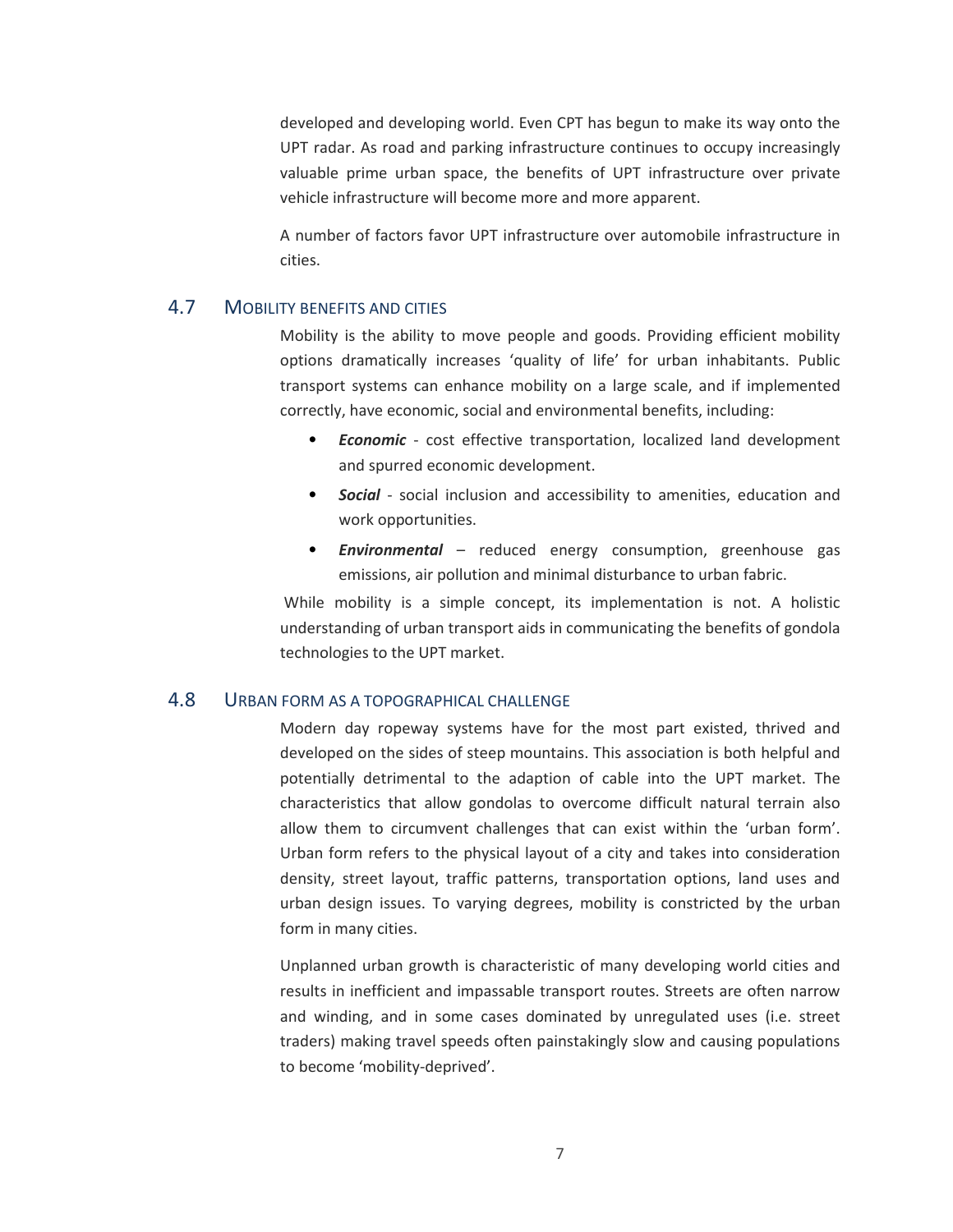'At grade' rapid transport modes (i.e. BRT and street-level rail systems) become impractical and uneconomic due to lack of space and difficulties of implementation ─ property acquisition tends to inflate costs dramatically and is politically challenging. On the other hand, urban gondolas are not adversely constrained by urban form and require minimal property acquisition. Mobility is enhanced where other technologies are unworkable at street-level.

Significant market opportunities exist for urban gondolas in many dense urban environments.

#### 4.9 MARKET GROWTH

The authors believe the UPT market will become the dominant market for the cable industry in the future. Today there are already UPT systems operating in the United States, Algeria, Spain, China, and Brazil with 'high profile' systems proposed in both Britain and Canada. Research undertaken by Creative Urban Projects in 2010 found that there are 57 systems currently proposed or under construction in South America alone (excluding Brazil). Cities around the globe are beginning to realize the potential for urban gondolas as part of a solution to their mobility needs.



FIGURE 4.2: THIS GRAPH DEMONSTRATES THE GROWTH OF URBAN AERIAL ROPEWAYS COMMISSIONED IN RECENT YEARS. IT IS NOT STRICTLY SPECIFIC TO UPT SYSTEMS, BUT ALSO INCLUDES TOURIST SYSTEMS IN URBAN SETTINGS. SINCE 2004, TEN AERIAL ROPEWAYS HAVE BEEN COMMISSIONED PRIMARILY FOR UPT PURPOSES. SPECIFIC SYSTEMS AND PROPOSED SYSTEMS ARE DETAILED IN TABLE 9.1.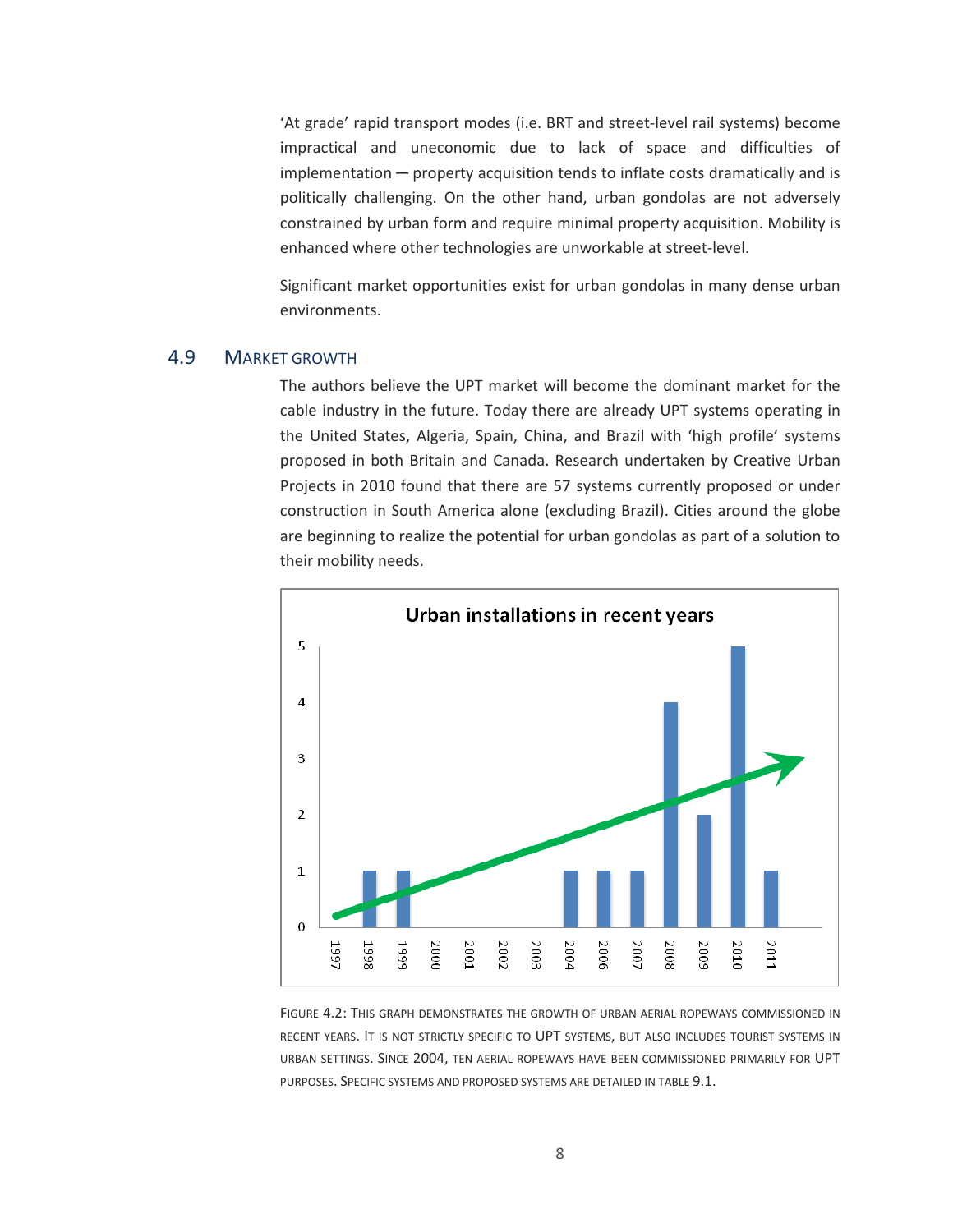#### 4.10 INDUSTRY POSITIONING / RISKS

Today two companies — Doppelmayr/Garaventa Group and Leitner Ropeways dominate the international ropeway market. This dominance is partly secured by existing intellectual property, technical capability and manufacturing capacity. Therefore the authors believe that both are well placed to capture the UPT market.

However this is no reason to be complacent. High-speed rail (HSR) manufacturers Siemens, Bombardier and Kawasaki recently discovered that patents and technical capability alone do not guarantee market security<sup>1</sup> (Wall Street Journal, 2010).

While the existing ropeway manufacturers are favorably placed to serve the urban market, considerable investment and proactive strategies are required to ensure this positioning translates into future success.

#### 4.11 SECTION SUMMARY

<u>.</u>

Installing urban gondolas as UPT is not a new idea. While the industry is selling more ropeways to the urban market than ever before success should be measured against the market opportunities that exist as opposed to moderate increases in sales volume.

Urban gondolas are competing with, and in some cases exceeding the performance characteristics of traditional UPT technologies. However, cable technology is often excluded from transport analysis. Remediable steps could be undertaken by the industry and the market to ensure that ropeway technologies are not ignored in the selection process of UPT technologies.

The UPT market is significantly different from the TW market; thus new strategies are required to better realize market opportunities.

With increased urbanization comes the ever increasing demand for viable transport infrastructure. This creates favorable prospects for the UPT market and urban gondolas.

The authors believe the UPT market will become the dominant market for the cable industry in the future as cities around the globe are beginning to realize the potential for urban gondolas as part of a solution to their mobility needs.

 $<sup>1</sup>$  This point is discussed in a later section (Section 5.3).</sup>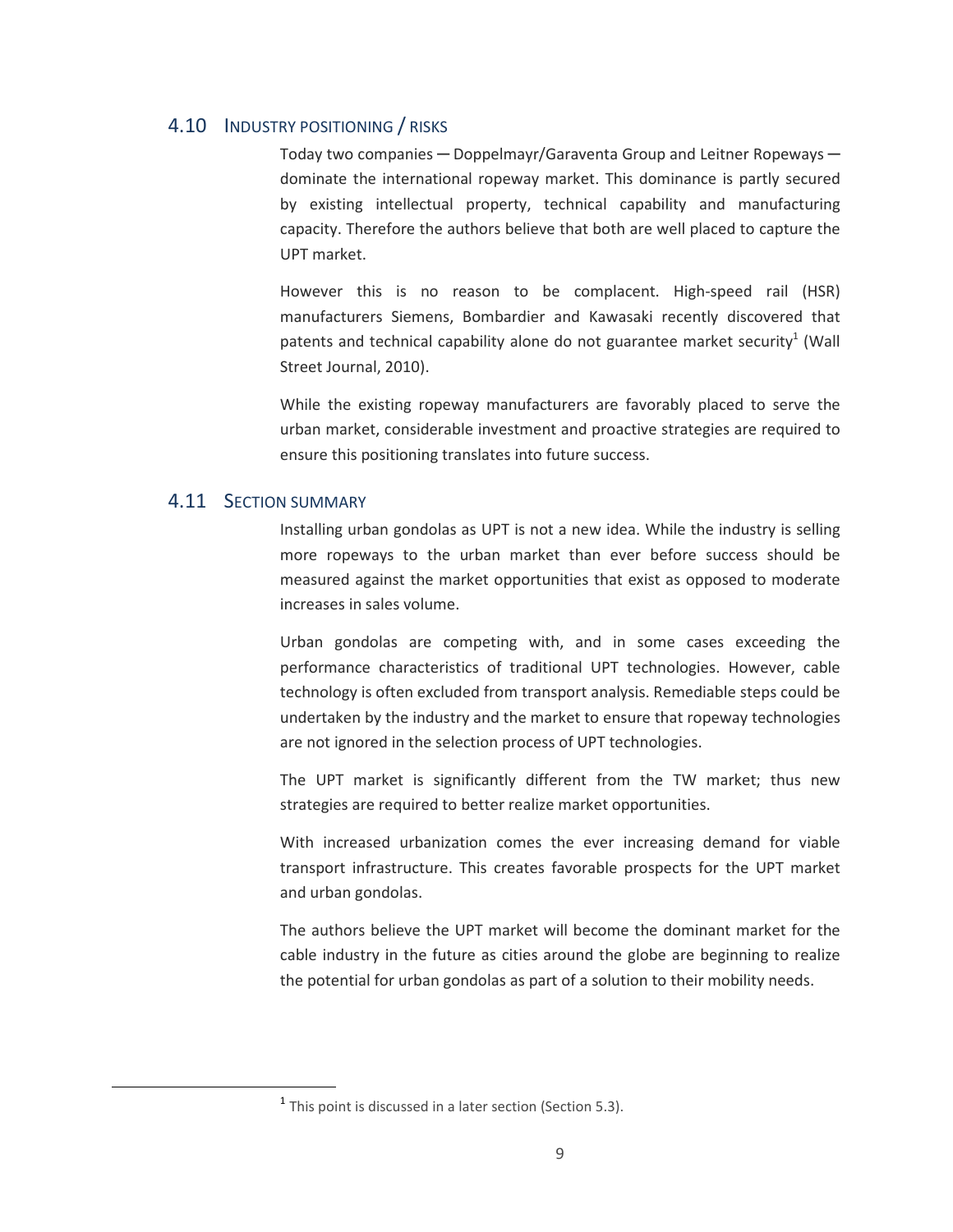The industry is well placed to capitalize on future growth; however it could benefit from being more proactive and strategic in ensuring favorable positioning that translates into future success in the UPT market.

#### 5 PAST MISTAKES AND FUTURE SOLUTIONS

In this section the authors discuss and demonstrate how three core issues currently hinder industry reception into the UPT market. Potential solutions are offered to resolve each issue.

## 5.1 MISTAKE 1: ALLOWING INACCURATE INFORMATION TO FLOURISH AND THE "URBAN DISCONNECT"

Unlike the TW market where decisions to install and purchase ski lift systems lay almost exclusively in the hands of private sector decision-makers, public transport systems are typically procured by public sector transit agencies. Granted, the worldwide trend towards public-private partnerships (PPP's) has given the private sector more of a say in evaluating and consenting to infrastructure projects, public sector officials still have the dominant role in any UPT project.

With this dominant role comes great responsibility. Public sector agencies, tasked with managing and administering capital works projects involving billions of dollars of public monies, have a clear and demonstrable need for transparency and accountability. Transport agencies must therefore be able to articulate not merely *what* decisions they're making, but *why* they're making them.

While there is no point suggesting that a given agency's decision will always be clear, rational and independent of political interference, it is nevertheless important that these decisions be supported by as much independent  $-$  and  $\delta$  ideally  $\rightarrow$  peer-reviewed research as possible. In regards to urban gondolas that research is entirely lacking  $-$  a situation causing the technology to be often disregarded as an option.

This concept was highlighted explicitly in a 1988 O.I.T.A.F. Congress paper by Bondada & Neumann in which they quantify the perceptions transport planners have about a range of technologies  $-$  including aerial ropeway technologies. The findings indicate that the respondents' views of cable technology were characterized by misperceptions concerning capacity, availability, headway, speed, costs, procurement and implementation.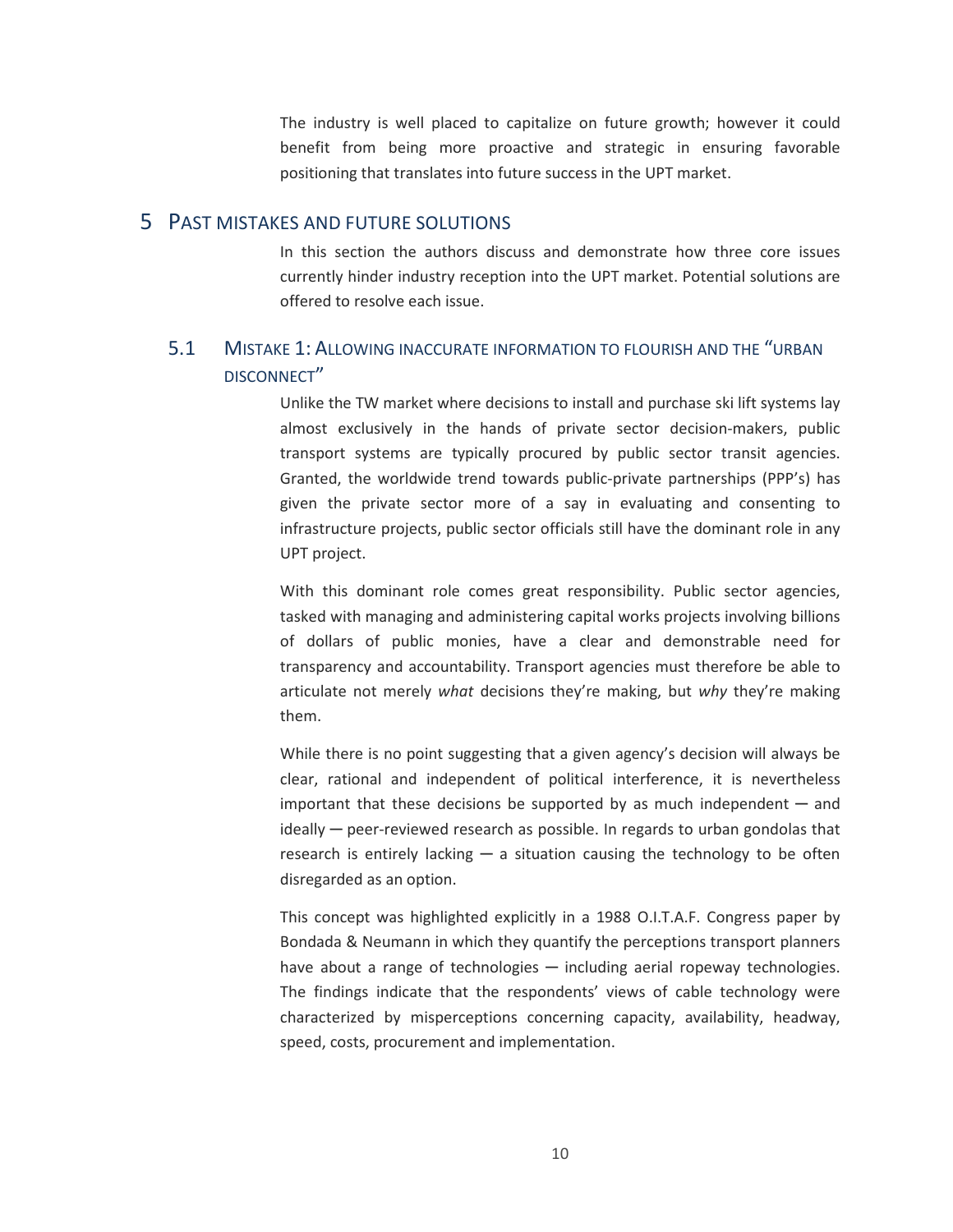Bondada & Neumann discovered that "*aerial cable gondola technology was the least preferred"* amongst respondents yet *"planners and engineers with cable experience ranked cable technologies higher in preference than individuals without cable experience."* Compounding the problem, *"the majority of respondents"* had virtually no experience with the technology.

In a follow-up to their 1988 study, Bondada & Neumann were quick to observe that for their study's respondents *"the major source of knowledge on all the technologies is 'reading journals, magazines and other articles' about the technologies"* (1989). Unfortunately, journal and magazine profiles of cable technology were virtually non-existent at the time, a matter that has only recently begun to change.

The last comment notwithstanding, in early 2010 one of this paper's authors, Dale conducted a casual scan of 23 English language journals related to the field of urbanism and transport planning. That scan, while admittedly non-scientific and cursory, revealed only two mentions of cable technology over the past 20 years ─ an inconsequential mention of tramways in a 1996 issue of the Journal of Public Transportation, and an article entitled '*The Past, Present, and Future of Urban Cable Propelled People Movers'*, by Edward S. Neumann from a 1999 issue of the Journal of Advanced Transportation.

The need for more accurate and robust information applies not only to decision makers, but to the public and media that hold them accountable. Such accurate and robust information is still relatively non-existent.

For example: In mid 2011, the CTV news agency in Canada reported on a proposed urban gondola system in Calgary, Alberta. Not a single image of a built and realized urban gondola system was shown. Instead, images of aerial tram technology, futuristic 'concept' systems and a wholly inaccurate artistic rendering of an 'aerobus' were used. In this case a prime marketing opportunity for the industry and technology actually turned out to be both detrimental and counterproductive.



Figure 5.1: THESE IMAGES WERE USED TO EXPLAIN WHAT AN 'URBAN GONDOLA' IS ON CTV PRIME-TIME NEWS. LEFT IS THE OLD ROOSEVELT ISLAND TRAM, CENTER IS A CONCEPTUAL DUAL-LOOP MONOCABLE SYSTEM, RIGHT IS A 1960'S FUTURISTIC IMAGE OF AN 'AEROBUS'. SOURCE: CALGARY CTV, 2011.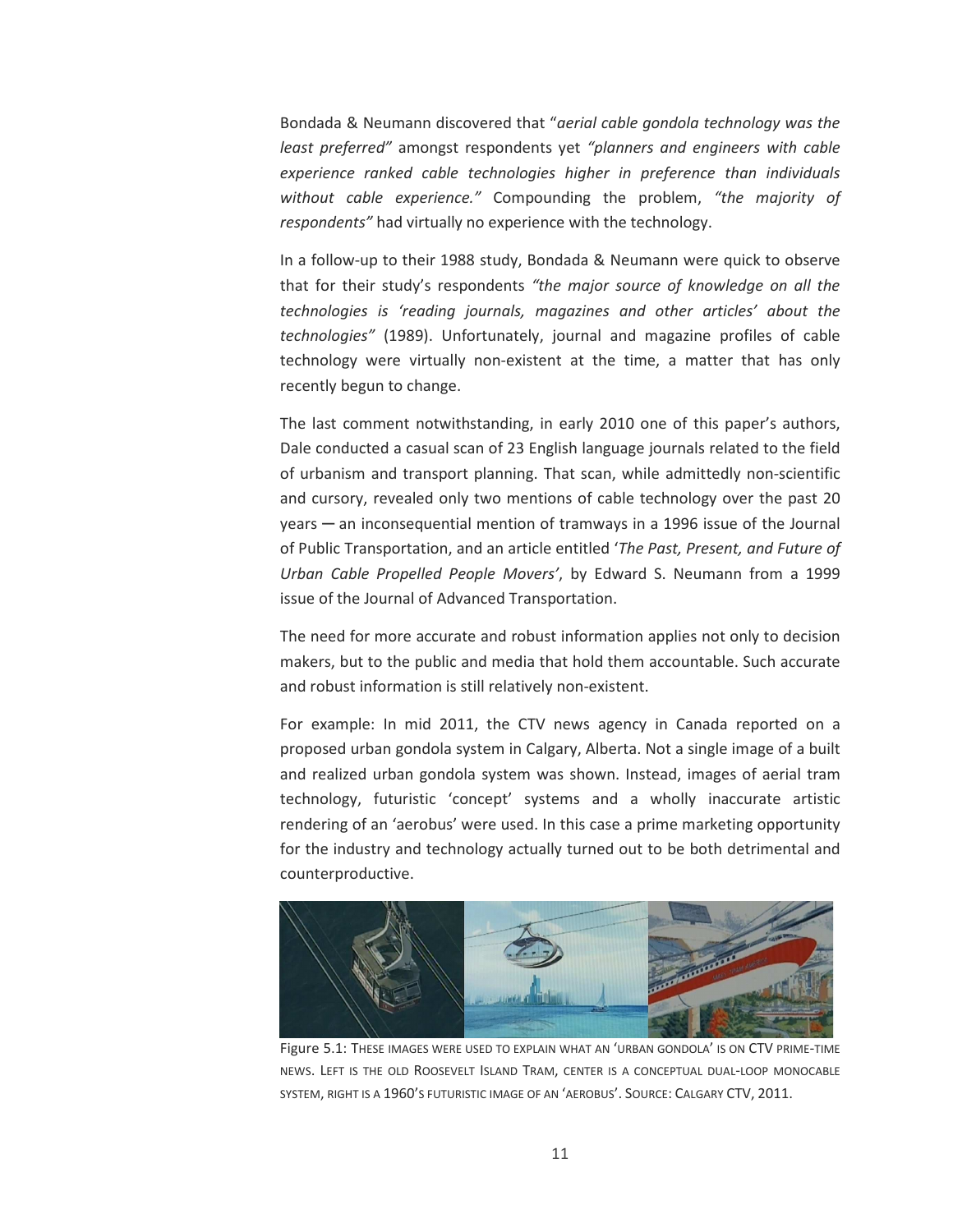What urban gondola research does exist is typically culled from compendiums of O.I.T.A.F. congresses. While the papers within compendiums are typically accurate and insightful, it is hard to argue that they are 'independent' sources of information. This so-called 'grey literature' combined with manufacturers' marketing material dominates the conversation about urban gondolas and leaves questions about the validity of the claims made within the documents.

The only other readily-accessible sources of independent research on urban gondolas are government studies and analyses. Unfortunately, while these sources may be considered independent, they tend not to be comprehensive or accurate. The two highest profile examples of such documents are the '*Ogden Urban Gondola/Tram Comparison'* and the '*Hercules Aerial Tram Study'*.

#### 5.1.1 OGDEN, UTAH URBAN GONDOLA/TRAM COMPARISON

Created by city council staff in Ogden, Utah in 2006, this document was prepared *"as a tool to help provide the Council with information about other gondolas/trams"*. The purpose of the document was to compare and analyze seven different urban gondola systems and was created after a *'Transit Corridor Study'* recommended the use of streetcars in Ogden rather than gondolas. The report is publicly available on the internet and ranks high in search engine results.

The sources for the report are poor; tabloid-style newspapers such as *USA Today*, Wikipedia.org and private sector brochures are the main sources of research. No peer-reviewed or independently verifiable sources were used.

At the time of the document's writing, only three of the seven systems analyzed were actually in operation. Of the others, the Portland Aerial Tram was still under construction; the Mississippi Aerial Rapid Transit (M.A.R.T.) had been closed down and disassembled; and both the Baltimore Waterfront Tram and Philadelphia/Camden Skylink were mere concepts.

#### 5.1.2 HERCULES AERIAL TRAM STUDY

Conducted by Reconnecting America for the city of Hercules, California in 2007, the '*Hercules Aerial Tram Study'* is comprehensive in that it accesses most of the available existing literature. Its analysis, however, is severely flawed due to three critical errors made by the study's authors:

1. Study authors appear to confuse aerial tram and detachable gondola technologies. Even the title of the study is incorrect as the study itself investigates detachable gondolas. Operating characteristics of the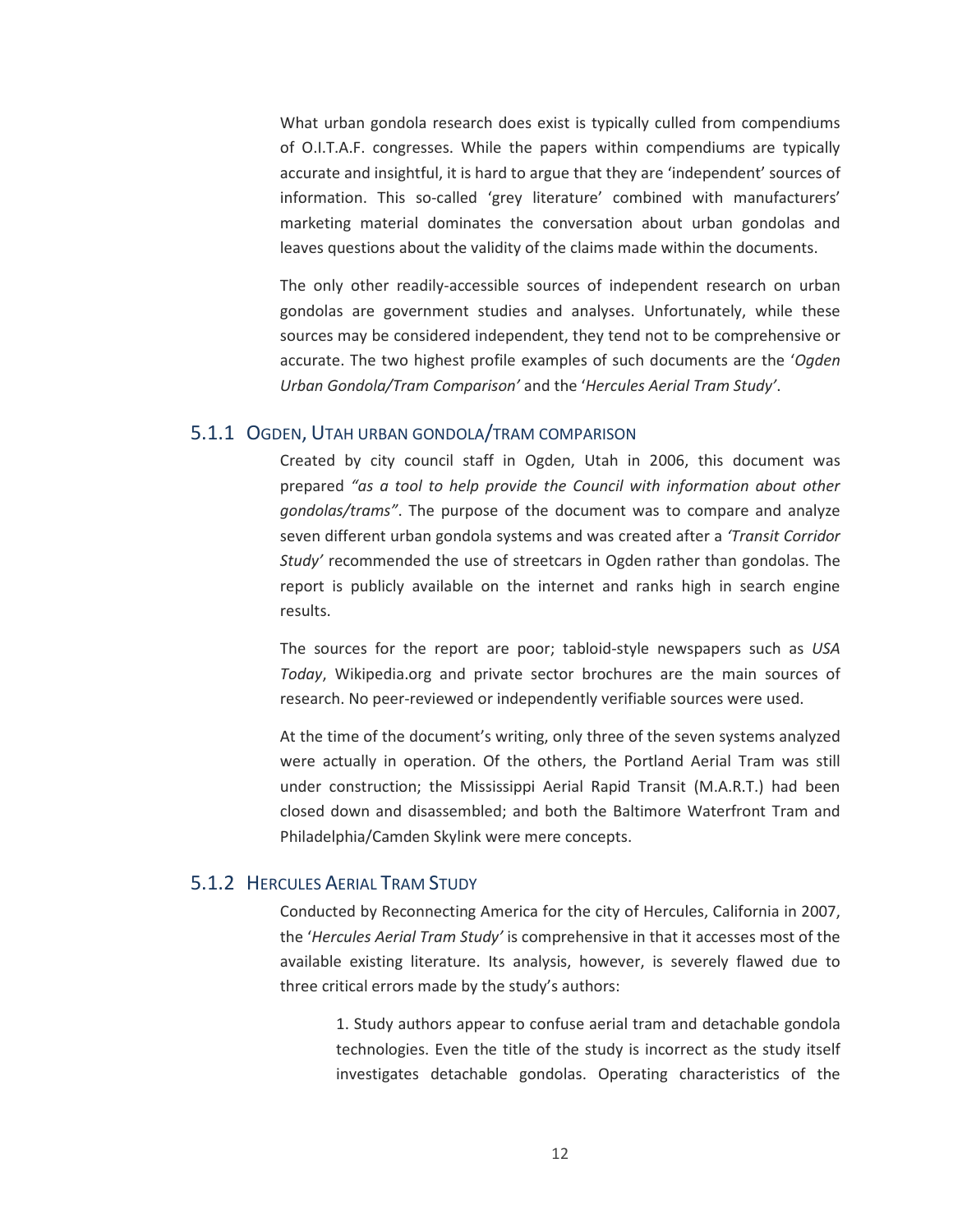different technologies are constantly and inconsistently conflated with one another.

2. Study authors rely solely on outdated literature and do not empirically examine new technologies or systems. This was a particularly egregious mistake as the Medellin Metrocable had been in operation since 2004 ─ three years prior to the study's publication.

3. Study authors imply that cable technology is inadequate by deeming innovations (such as angle stations and mid stations) as rare exceptions rather than as competencies and capabilities of the technology.

A sample of the inaccurate claims can be summarized by the following quotes which have been extracted from the study:

- *"Expandability is impossible or difficult or best"*
- *"...current technology makes it difficult to have systems consisting of more than two stations..."*
- *"...midway stations are very rare, and expansion is difficult."*
- *"Alignment tends to be limited to a straight line."*
- *"Availability, while high, is not as great as for other technologies."*
- *"System capacity upgrades will require reconstructing the entire system."*

#### 5.1.3 WHY STUDIES LIKE THIS ARE A PROBLEM

The issue with literature such as the *'Ogden Tram Comparison'* and the *'Hercules Aerial Tram Study'* is that, for much of the last decade, these have been the only publicly available research documents on urban gondolas. The adverse effects these studies have had can only be speculated upon but were likely compounded by the recent rise of internet-based research and the documents' search engine dominance.

It is important to recognize that within government and planning research, a 'garbage in, garbage out' phenomenon occurs as others take available information as fact and propagate it throughout their own research — whether said research is factual or not. Research documents of a higher quality commissioned by government agencies and think tanks are either unavailable to the general public or are only released to the public well after their findings are current or relevant. Some notable examples include the *'Burnaby Mountain Gondola Transit Feasibility Study'* by Tupper (2009) and *'re-introducing Airtrams'* by Dale (2008).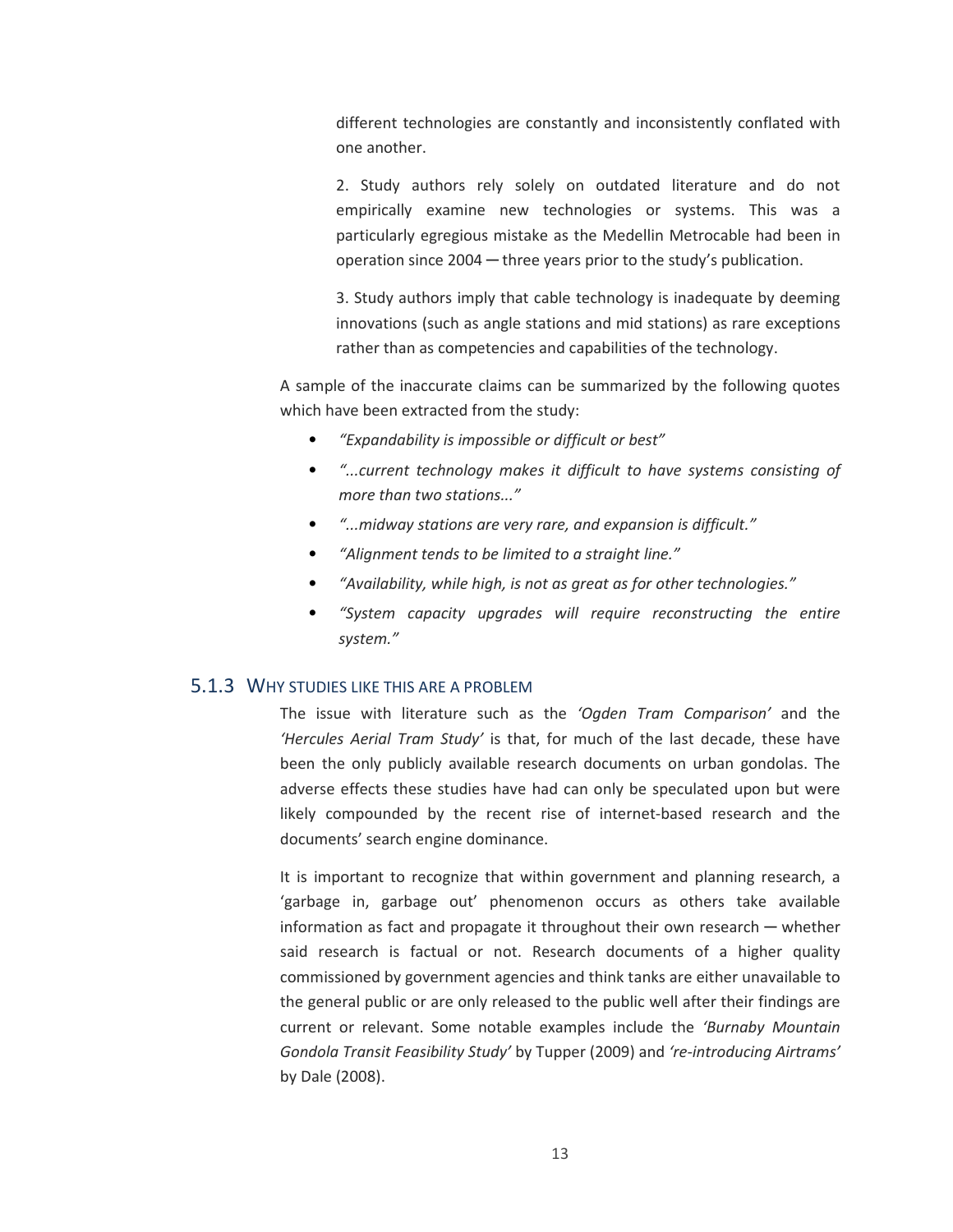High-quality research papers and documents such as the O.I.T.A.F. Congress compendiums, meanwhile, are still only available by order from the highlyspecialized Arthur Lakes Library at the Colorado School of Mines — hardly the place an urban planner or transport engineer would think to look for research on urban public transport.

Incorrect and inadequate information increases the disconnect between the manufacturers and urban professionals. This lack of understanding of the technology by urban professionals is what the authors term the *"urban disconnect"*.

Bondada and Neumann (1988) highlighted this problem more than 20 years ago and little has changed. The technology has advanced significantly since the days of providing a *"low cost method of connecting two points in a straight alignment"* (ibid) yet even two decades later, cable technology fails to be considered in many a transport alternatives analysis. The *"urban disconnect"*  still remains a significant obstacle to overcome in fully realizing the UPT market.

#### 5.1.4 POTENTIAL SOLUTIONS

The authors highlight the following solutions to resolve the issues associated with the "urban disconnect" detailed in the previous section:

- Digitize and host online all O.I.T.A.F. papers dealing specifically with the concept of aerial ropeway technology as mass urban public transport. Make these papers and reports free and simple to download (preferably from an independent source).
- Participate in the research process. Fund or assist in high-quality research and ensure that these findings are spread throughout the urban/transport planning community.
- Promote the successes of UPT systems and make information on them publicly available.
- Employ search engine optimization (SEO) specialists to interrupt the flow of inaccurate research about cable technology and highlight accurate information on the internet.
- Ensure all significant languages have adequate accessibility to highquality research.
- Encourage standardized terminology in industry/company policy.
- Expand the "grey literature" base (i.e. technical reports from government agencies or scientific research groups, working papers from research groups or committees, white papers, or preprints).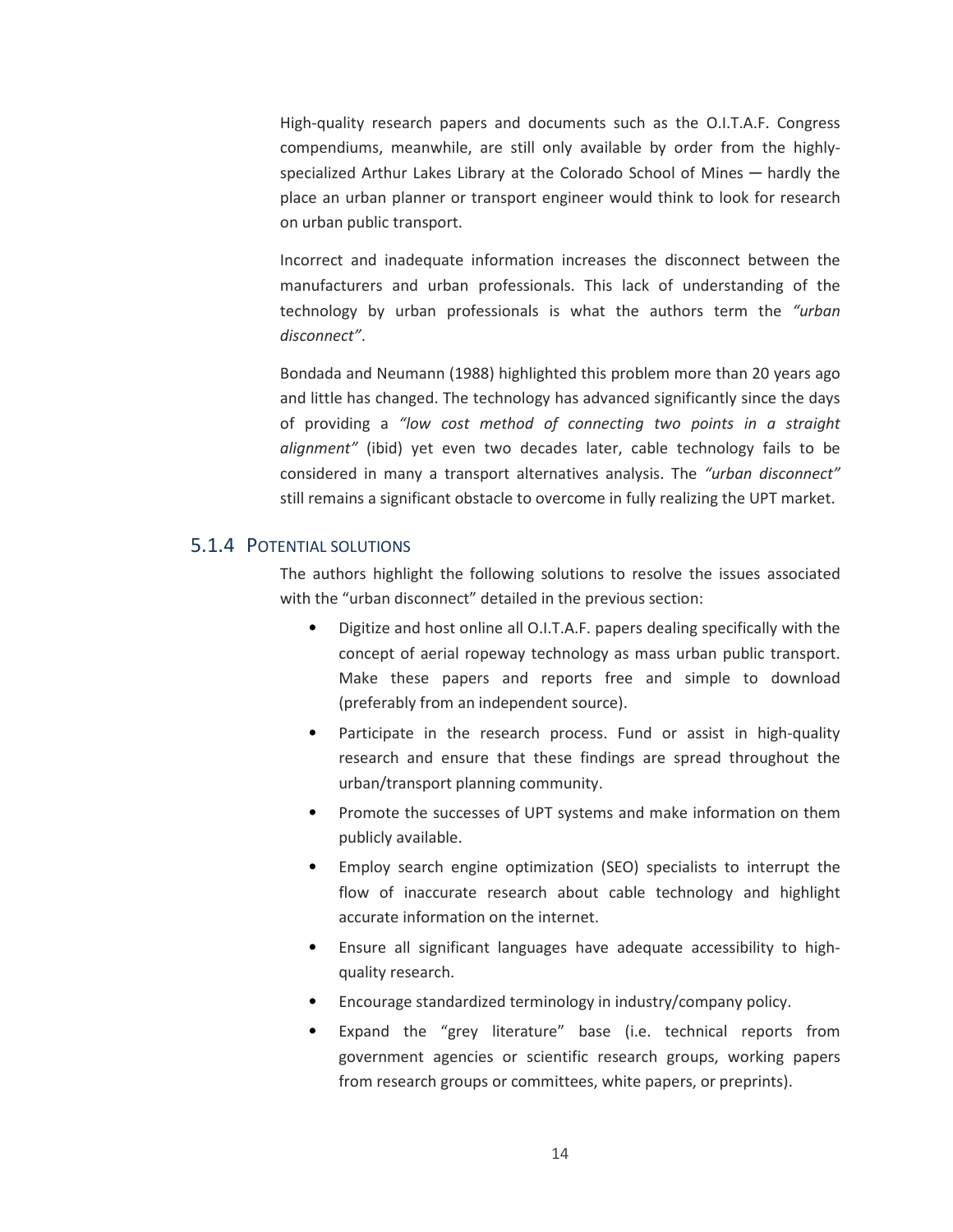#### 5.2 MISTAKE 2: OPPORTUNITY COST OF CHASING THE WRONG INSTALLATION

As discussed previously, procurement in the UPT market is significantly more complex than in the TW market. This makes opening, qualifying and closing sales leads demanding and costly. Aggressively pursuing the 'wrong' installations can be an expensive and risky endeavor as so many factors are involved in the urban sales process.

Primary among these factors is the sheer number of stakeholders and decisionmakers involved in the UPT market combined with the length of the sales cycle ─ conception to realization takes considerably more time within the urban market thereby increasing costs<sup>2</sup>. As the UPT market grows, manufacturers should attempt to not waste resources on 'dead end' projects as promising and politically feasible projects could be neglected.

With growth in the urban market coupled with the number of stakeholders involved in any project, manufacturers should expect to field considerably more queries for potential installations. To fully capture this growth in interest and translate it into success, the industry needs to be 'smarter' in qualifying and prioritizing its resources to installations that are most likely to succeed.

In the past, chasing after the wrong urban installations has been wasteful and potentially damaging to the reputation of the manufacturers and technology. Notable North American cases of failed systems/proposals include:

- M.A.R.T New Orleans, United States
- Ogden Urban Gondola Ogden, United States
- Harbor Gondola Baltimore, United States
- Montréal Telécabine Montreal, Canada

<u>.</u>

- Freedom Gondola Detroit, United States and Windsor, Canada
- Skylink Camden / Philadelphia, United States

M.A.R.T. was actually built, but ceased operations in as little as one year due to bankruptcy. When it was constructed, it was touted as the *"transit system of tomorrow"* (Lewiston Journal, 1984). Foundations for the Camden/Philadelphia Skylink, meanwhile, were also constructed but work stopped there. The other systems never made it past the feasibility study level. What costs were incurred by the cable industry developing these projects?

<sup>&</sup>lt;sup>2</sup> The Portland Aerial Tram was originally imagined as far back as 1999 and would not actually open to the public until 2007 (although this only explains part of the extra costs incurred.)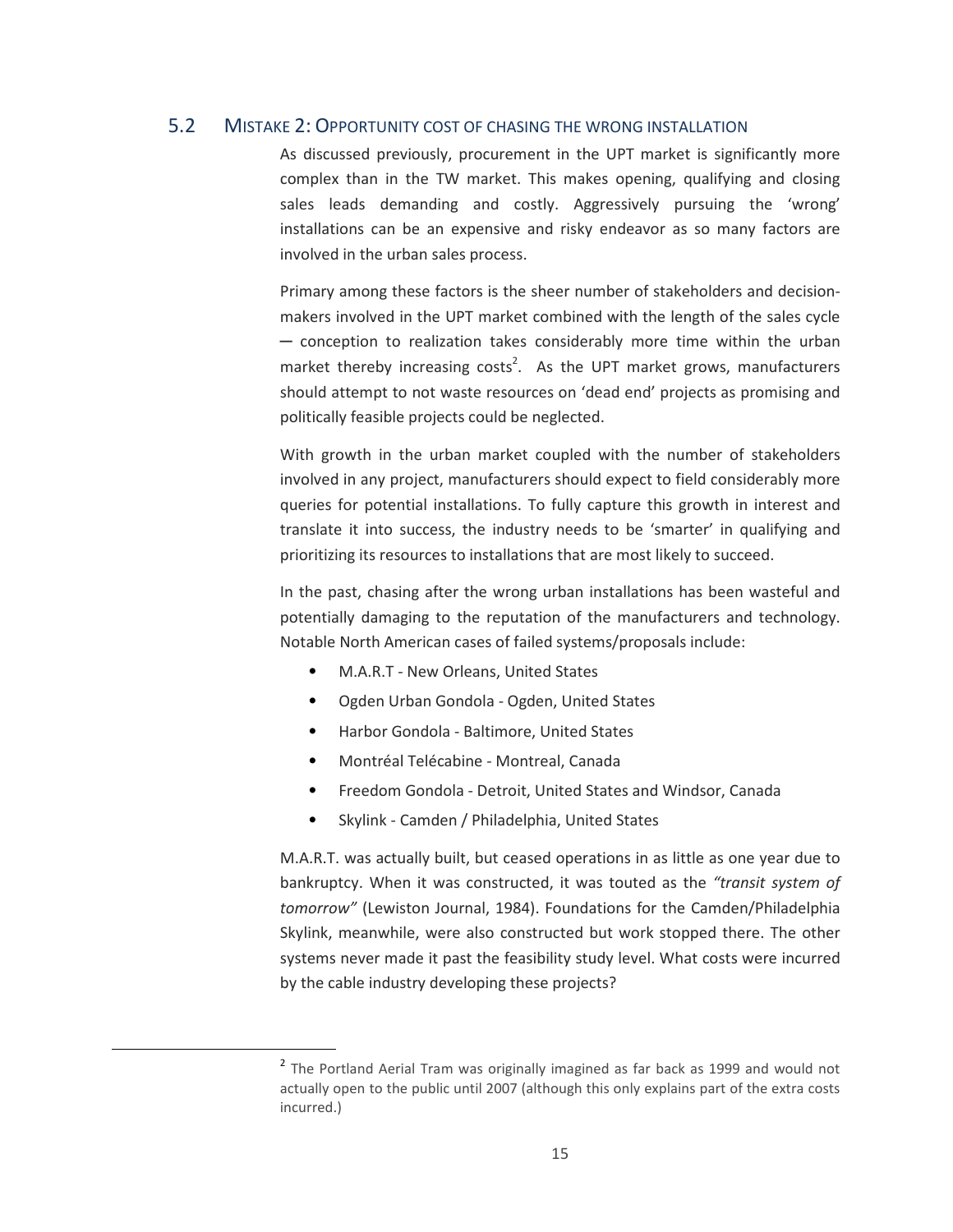Due to language constraints, North American concepts/proposals are disproportionately represented here but anecdotal evidence suggests such failed urban installations are not uncommon throughout the developed world. Maybe more worthy of contemplation are not the failed attempts to build urban gondolas we know about, but the failed attempts to build urban gondolas *we don't know about.*

The salespeople representing the manufacturers have clearly been a part of the cable industry's successes within the TW market. However, one needs to question whether the techniques and tactics used in the TW market are suitable for the UPT market.

Common to all the failed proposals listed above (with the possible exception of the Ogden Gondola) is a specific focus on the tourism market in the urban environment. Yet despite repeated failures at tourist-oriented urban gondolas in a North American context, the proposals continue unabated.

Very recent initiatives for gondolas in urban North America such as those in St. Louis, Ocean City, Atlantic City and Long Beach all share the same tourist-based theme and it is the authors' opinion that all four are likely to suffer the same fate as those before them<sup>3</sup>

One must therefore ask if the existing sales model is too tourist-oriented to be sufficiently effective for the urban public transit market.

Understanding the fundamentals of any given urban environment will help address these questions. This means appropriate education, proper due diligence and project vetting with the right advisers. These initial steps may incur short term costs, but those costs are a fraction of actual and opportunity costs incurred by chasing after installations that have little hope of ever being realized. Similarly, short-lived systems can end up damaging the reputation of both the technology and the manufacturers.

#### 5.2.1 POTENTIAL SOLUTIONS

<u>.</u>

The authors highlight the following solutions to resolve the issues associated with qualifying sales leads detailed in the previous section:

Use education and due diligence processes as a tool to identify and prioritize sound urban gondola opportunities while ignoring those unlikely to be realized.

<sup>&</sup>lt;sup>3</sup> The authors acknowledge that urban gondola systems tailored to the tourist market do have a history of success outside of North America. The reason for this divergence of experience is not well-understood and would be worthy of further study.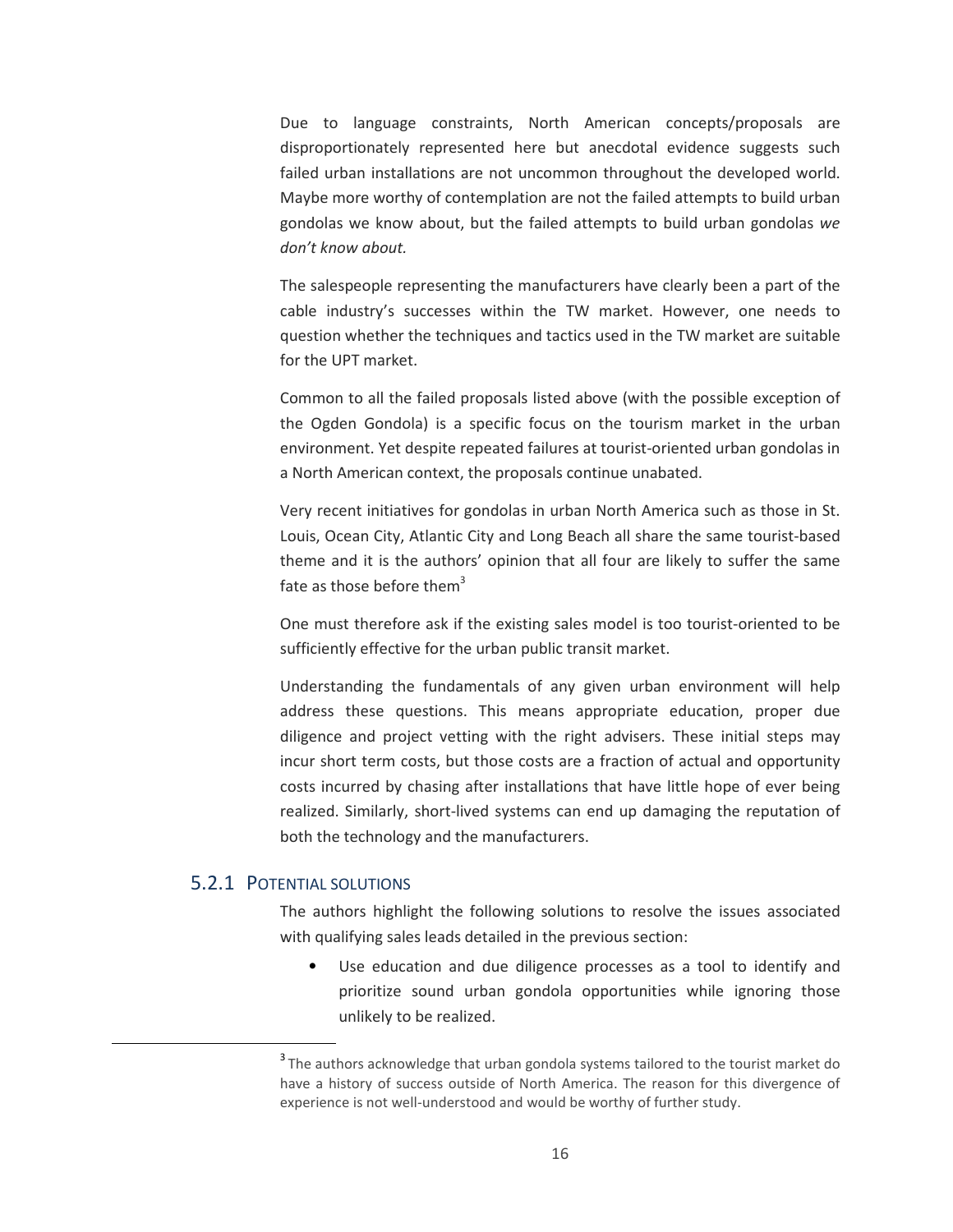- Avoid being swayed by the potential opportunity *any* urban application represents. A significant portion of urban transit proposals are never actually realized despite significant funds being committed to them. Learn to spot the strong proposals from the weak and dedicate resources appropriately.
- Undertake a critical appraisal on whether the existing sales model is sufficiently equipped for the UPT market or whether changes are required.
- Consider educating salespeople in basic urban and public transit fundamentals *and/or* providing suitable advisers to assist salespeople from the very beginning of prospective projects, *and/or* establishing specialist UPT sales bodies.
- Price urban installations accordingly to include the costs of due diligence and heightened market risk.

#### 5.3 MISTAKE 2: RESISTANCE TO CHANGE AND RISK OF COMPLACENCY

<u>.</u>

In 1995 Harvard Business School Professors Clayton Christensen and Joseph Bower developed the concept of '*disruptive technologies'.* The concept can be summarized easily from their Harvard Business Review paper *'Disruptive Technologies: Catching the Wave'*:

> *"the processes and incentives that companies use to keep focused on their main customers work so well that they blind those companies to important new technologies in emerging markets. Many companies have learned the hard way the perils of ignoring new technologies that do not initially meet the needs of mainstream customers."*

Using example after example, Bower and Christensen make a compelling case that, while it is important to listen closely to a company's core customers (in this case the TW market), it is essential that companies not ignore potential disruptive innovations that have the ability to change entire industries (in this case the UPT market). It is the authors' opinion that ropeway technology is currently acting as a *'disruptive technology'* to the standard UPT market while continuing to be a '*sustaining technology'* <sup>4</sup> within the ropeway industry itself.

<sup>4</sup>Bower and Christensen define *'sustaining technologies'* as those that *"tend to maintain a rate of improvements"*; that is, they give customers something more or better in the attributes they already value.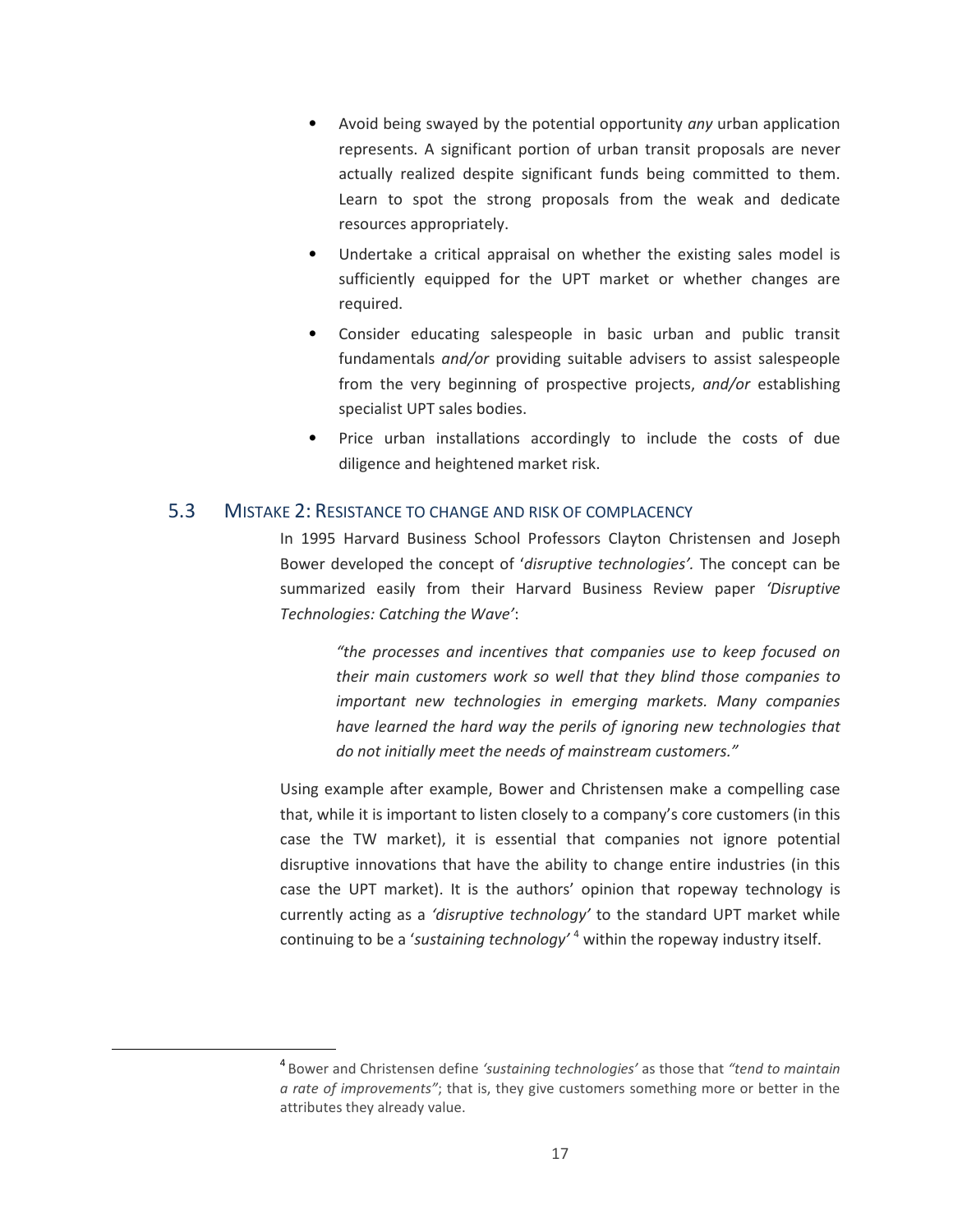

FIGURE 5.2: MARKET PERFORMANCE OVER TIME. SOURCE: THE NATIONAL ACADEMIC PRESS, 2011 FROM *BOWER AND CHRISTENSEN, 1995.* 

To date the industry has proven adept at sustainable technological innovation  $$ especially where profound environmental constraints have been present. The invention of the tricable configuration allows for massively increased spans with the added benefits of increased capacity, speed and wind stability; heating and cooling systems were added to address temperature fluctuations; and safety features and processes have been developed to enhance passenger safety and allow for in-station rescues.

In other words, the manufacturers have responded to external challenges with continual innovation. Yet most of these innovations have been what Bower & Christensen would describe as being of a *sustainable* variety. That is, they've improved gradually and sustainably in order to provide for the growing needs of the existing TW market.

The UPT market has benefited too from these *'sustaining innovations'*, however not to the extent one might think. After all, systems like the Medellin Metrocable and Caracas Metrocable utilize standardized cable industry technologies with little innovation specific to the urban market.

Unique problems still exist for ropeways within the UPT market and disruptive innovations specific to the urban environment are few. From an outsider's perspective the industry appears to be cautious in undertaking innovations for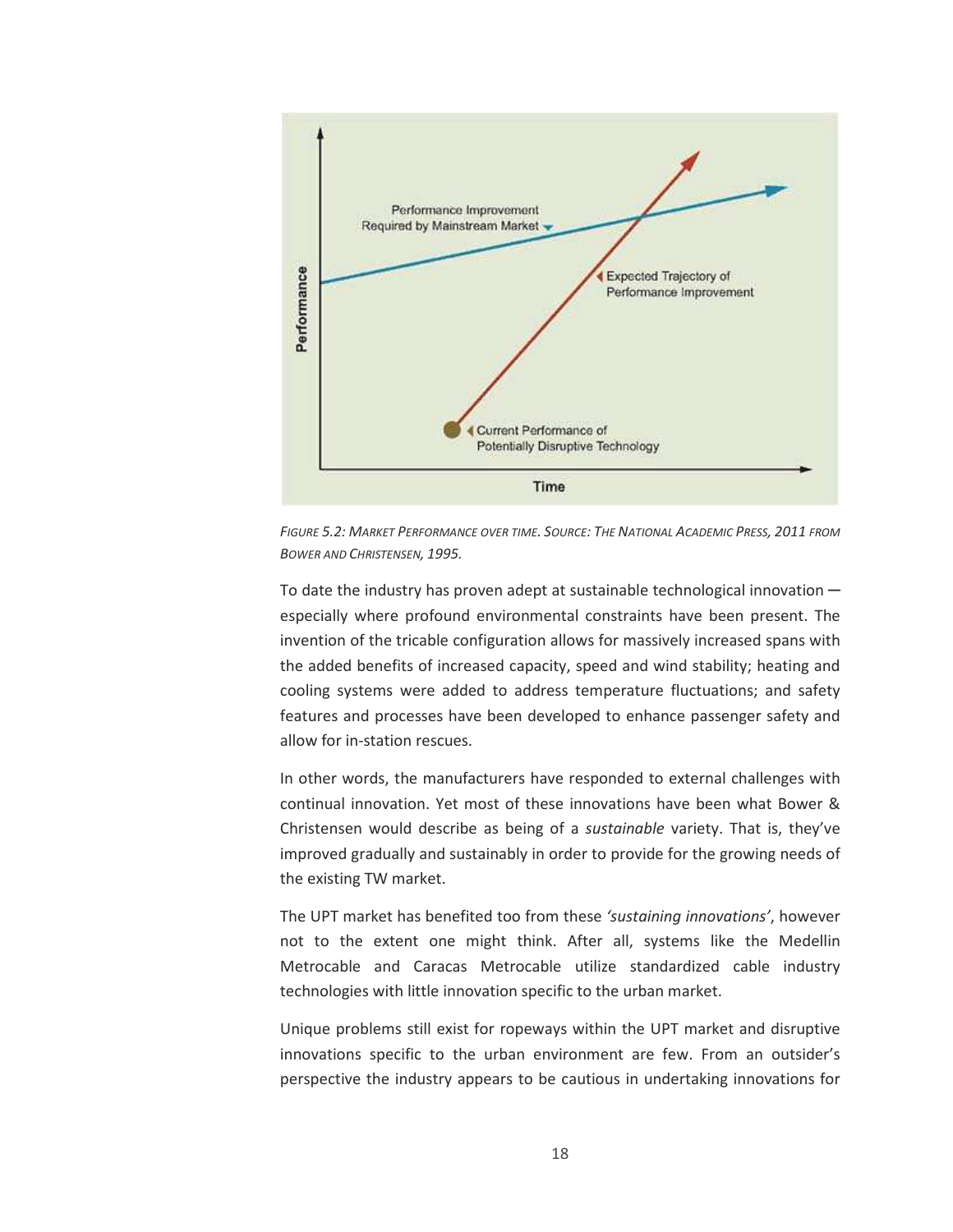this market. This concern is understandable but does endanger all the positive developments the industry has recently experienced in the UPT market.

In the authors' view, the following characteristics currently prevent the technology from growing rapidly within the UPT market:

- Average line speeds are currently competitive with many standard forms of mass public transit in a variety of situations. Average line speeds are not, however, competitive in long-distance alignments lacking intermediate terminals.
- Dwell times for urban gondolas are unacceptably long. Given the fact that high-capacity metro lines can operate with dwell times of less than 20 seconds, there is no compelling argument for why an urban gondola must operate with dwell times of 30-60 seconds.
- Urban gondolas require greater design and architectural considerations than current best practices in transit planning allow for. Transplanting 'ski hill' style gondolas into urban areas may not be ideal for many cities.
- Similar to any public transportation mode, the option of including heating and cooling equipment is a necessity though there still lacks a clear consensus on what the cable industry can and cannot do with heating and cooling systems for UPT systems.
- Stations could benefit from a reduced footprint. Elevated of 'slim profile' stations could fit more easily within existing transport corridors reducing implementation costs and transport interference at the street level.
- Noise and privacy issues are likely to gain greater attention as the technology becomes increasingly noticed by those in the developed world.

Much of the UPT research and development to date has been directed towards innovations of 'bottom supported' systems such as Poma-Leitner's MiniMetro and Doppelmayr's Cable Liner technologies. Meanwhile, R&D for 'top supported' detachable gondolas in the UPT market appears to have taken on a lesser priority.

Cable-drawn bottom supported systems have a number of benefits over their self-propelled competitors in certain circumstances (Neumann, 1994) but they have yet to find mainstream acceptance as mass public transit. Today these bottom-supported ropeway technologies appear designed to best mimic urban public transit. Taking on such roles as airport people movers, the market has positioned bottom supported technologies as a way into the urban market. Yet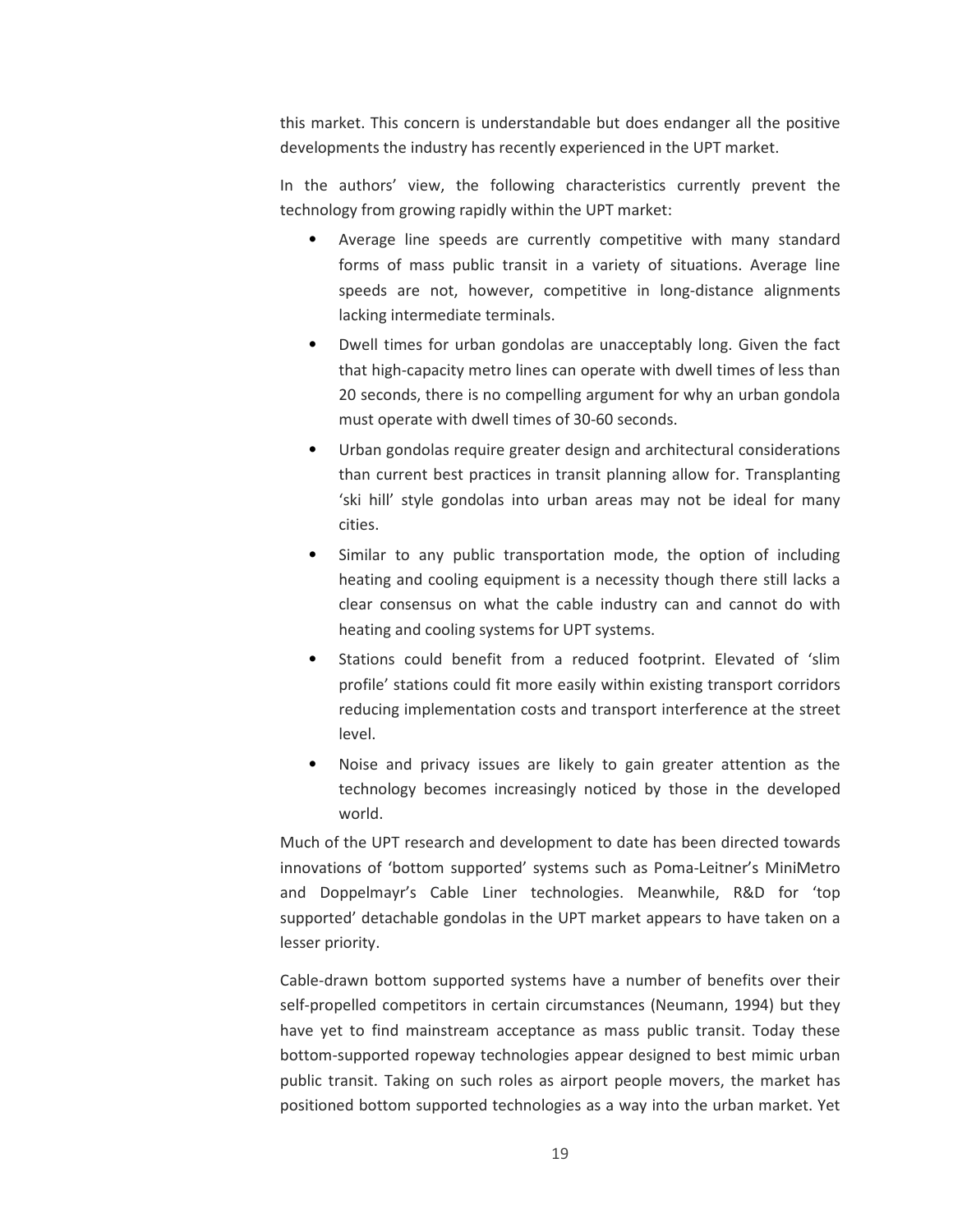these systems are not proving as successful as urban gondolas and aerial ropeways ─ technologies designed explicitly for non-public transit markets.

Disruptive technologies tend to thrive in high growth markets where owners of existing technologies are slow to innovate  $-$  at least beyond the pace set by those *sustainable innovations* demanded by a pre-existing customer base. As the UPT market grows for ropeway technology, executives would be wise to recognize that if the industry doesn't innovate *specifically for* the UPT market, other companies will.

#### 5.3.1 THE CASE OF HIGH SPEED RAIL INNOVATION

High Speed Rail (HSR) lends us the perfect example.

Chinese High Speed Rail manufacturers are now some of the most innovative on the planet. After gaining a foothold in the Chinese market, foreign HSR manufacturers were quickly out-paced by their Chinese counterparts. Where HSR manufacturers traditionally focused on incremental innovation, today Chinese manufacturers are pursuing large-scale *'disruptive innovations'*.

In as little as three years, Chinese engineers have taken inspiration from (some would say 'copy') and dramatically improve upon existing HSR technologies (Wall Street Journal, 2010). Already Chinese HSR companies hold close to 1900 patents for HSR technology (Xinhua News Agency, 2011). They operate trains at a significant speed premium over their competitors and only typically require the advanced electronics and signaling components from their European competitors (Wall Street Journal, 2010).

Foreign competitors accuse the Chinese manufactures of 'stealing', but the Chinese see it differently. China acknowledges that the trains its companies are selling were developed using foreign technology. The Railway Ministry stated *"China's railway industry produced this new generation of high-speed train sets by learning and systematically compiling and re-innovating foreign high-speed train technology"*. One senior engineer was quoted as saying *"we attained our achievements in high-speed train technology by standing on the shoulders of past pioneers" (ibid)*.

The lesson is simple: If a growing market is not being effectively saturated by an existing technology or company, someone else will find a way to satisfy that market need.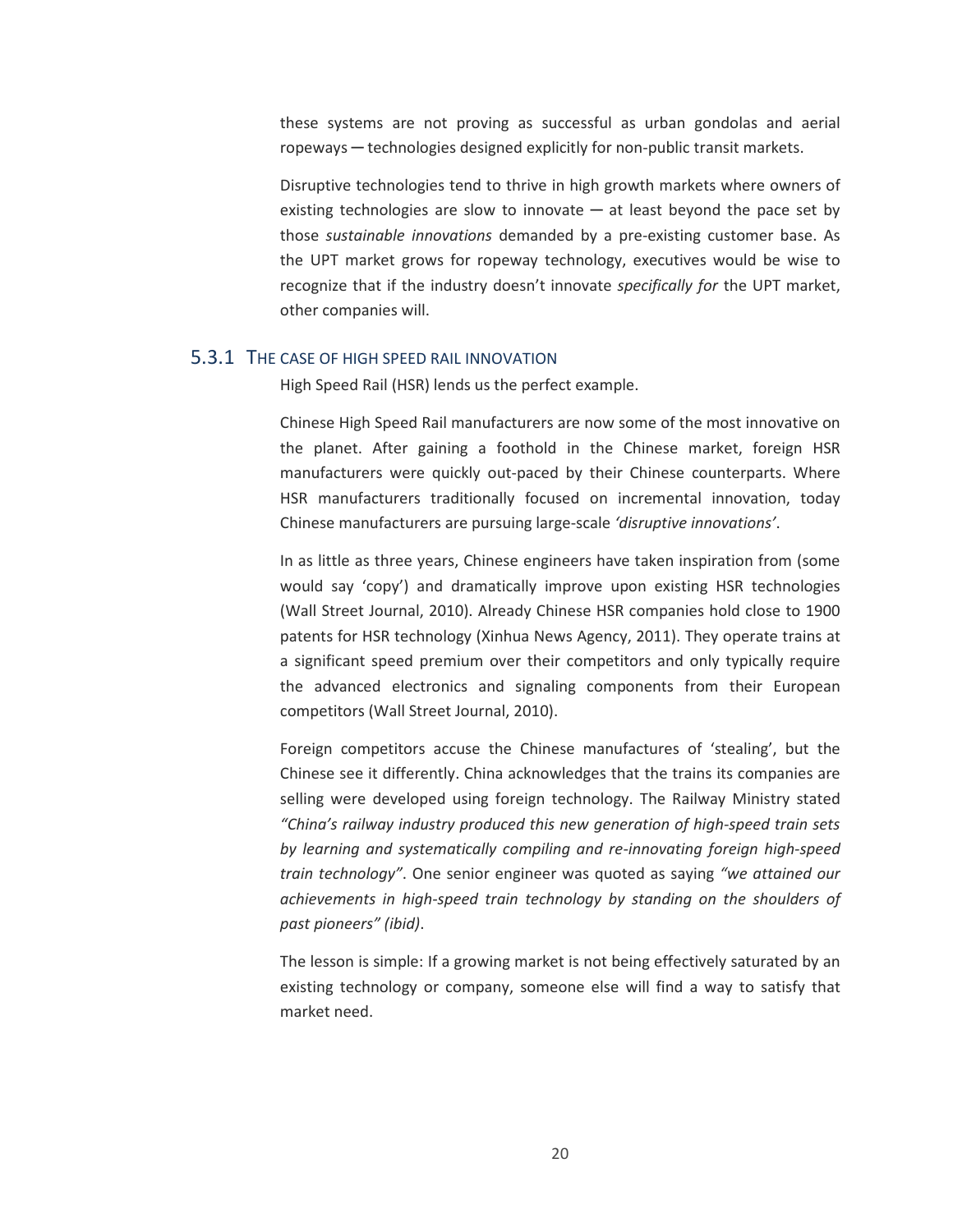#### 5.3.2 POTENTIAL SOLUTIONS

The authors provide the following solutions to resolve the issues associated with system design and industry risks detailed in the previous sections:

- Identify system characteristics that require innovation for the UPT market and invest in research and development in those core areas.
- Do not assume, despite initial successes, that the performance-cost package of a ski-lift style gondola will be appropriate for the UPT market.
- Understand that the needs and wants of the UPT and TW markets are different. While the TW market still makes up the majority of ropeway industry revenues, the needs of that market should not dictate the products offered to the UPT market. These are two dramatically different markets and should be treated accordingly.

# 6 CONCLUSION

A number of strategies and tactics have been presented to help assist market growth of ropeways in the UPT market. The previous sections 5.1, 5.2 and 5.3 have highlighted what the authors believe to be the most significant barriers constraining the industry's growth into the UPT market. Recently, a body of research has been accumulating that explains the merits of urban gondolas for urban public transportation. There is little doubt the technology has significant application potential within the UPT market. However, little research exists that provides a critical appraisal of the actual implementation from a marketing and design perspective, or that offers implementation strategies to better realize market opportunities.

Optimizing the urban market requires a two-pronged strategy:

- Tailoring communication and marketing to UPT and
- Tailoring system design to UPT.

Of utmost importance is the need to address the underlying structure that takes the product to the market  $-$  that being accurate and effective communication of research to appropriate decision-makers and their staffs. This core structure is woefully lacking and currently counterproductive to realizing market opportunities ─ the *"urban disconnect"*. The industry offers a competitive UPT technology, but unless the benefits are properly communicated to the end consumers, market opportunities will not be fully realized.

Along with addressing the *"urban disconnect"* issue, technology and system design components require attention. The industry should be commended for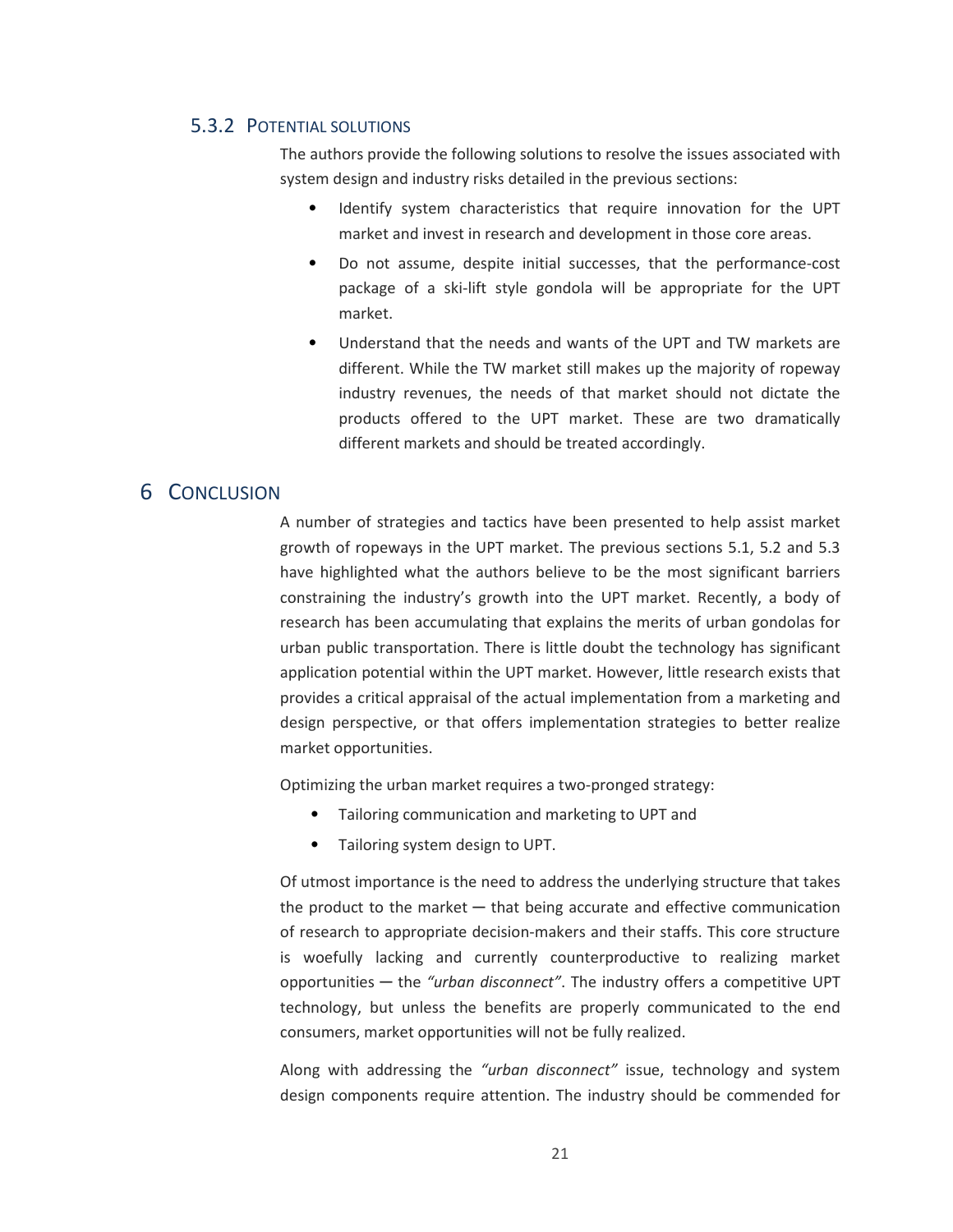responding to technological limitations with innovations in the TW market. However, it is important for the industry not to ignore the needs of the rapidly growing urban public transportation market.

For the ropeway industry, UPT is the future.

#### 7 ACKNOWLEDGEMENTS

The authors would like to thank Julia Padvoiskis for her valuable assistance reviewing and editing this paper.

#### 8 REFERENCES

Alshalalfah & Shalaby, 2010. "Aerial Ropeway Transit: State of the ART". Sourced on the 2nd of July, 2011 from http://amonline.trb.org/12kjar/12kjar/1

Bondada & Neumann, 1988. O.I.T.A.F. Congress Paper – "*Aerial Cable Transit – Where does it fit into the urban mobility picture?"*.

Bondada & Neumann, 1989. *"Automated People Movers II: New Links For Land Use Automated Mover Opportunities For Major Activity Centers"*. Published by the American Society of Engineers

Christensen & Bower, 1995. *"Disruptive Technologies: Catching the Wave"*.

Creative Urban Projects, 2010. Urban research on the South America market.

CTV Calgary, 2011. News Media - *"Urban Gondola transit of the future"*. Sourced on the 15th July, 2011 from http://calgary.ctv.ca/servlet/an/local/CTVNews/20110503/CGY\_gondol a\_cable\_110503/20110503/?hub=CalgaryHome

Dale, 2008. *"re-introducing air-Trams"*.

Dale, 2010. Image from *"The Gondola Project: Medellin/Caracus, Part 3"*. Sourced on the 15th of July, 2011 from http://gondolaproject.com/2010/03/14/medellincaracas-part-3/

Fletcher, 2005. O.I.T.A.F. Congress Paper – *"Future Perspectives of Ropeways in North America"*.

Graph and Text. United Nations / Department of Economic and Social Affairs / Population Division, 2005. *"World Population Prospects: The 2005 Revision"*. Retrieved on the 5th July, 2010 from http://www.un.org/esa/population/publications/WUP2005/2005wup.h tm

Hoffman, 2006. *"Recent Developments in Cable-Drawn Urban Transport Systems"*. FME Transactions (2006), 215-212.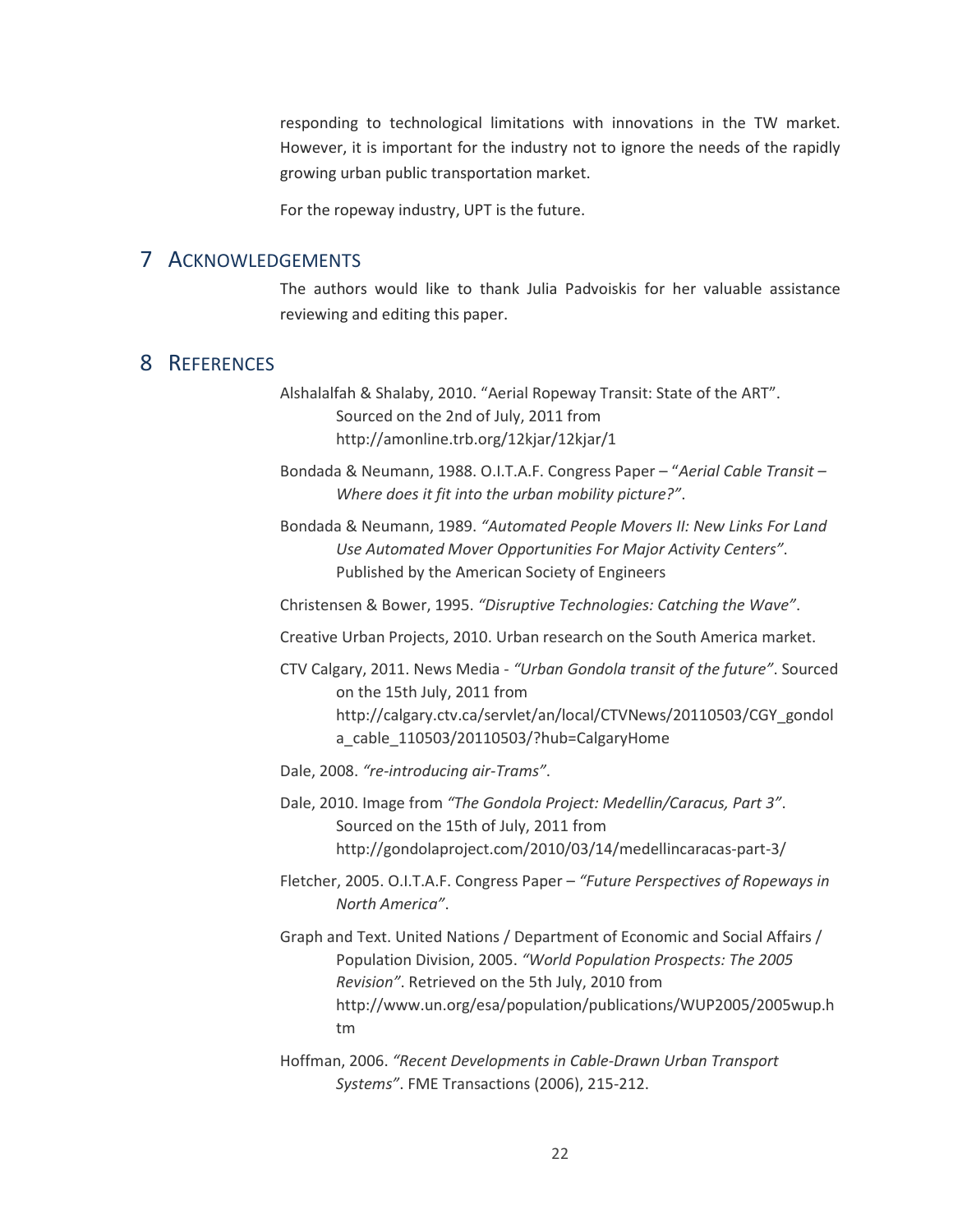- Hoffmann & Liehl, 2005. *"Cable-drawn urban transport systems"* in WIT Transactions on The Built Environment, Vol 77, 2005 WIT Press
- Hoffmann, 2006. *"Recent Developments in Cable-Drawn Urban Transport Systems"* in FME Transactions (2006) 34, 205-212
- Lewiston Journal, 1984. *"New Orleans: Wonderland on the river"*. Article dated April 27, 1984.
- McLennan, 1988. O.I.T.A.F. Congress Paper "*Recent Innovations in Gondola Lifts and DMC Lifts"*.
- Neumann, 1992. "Cable Propelled People Movers in Urban Environments". In Transportation Research Record: Journal of Transportation Research Board, No 1349, TRB, National Research Council, Wellington, D.C, pp 125-132
- Neumann, 1994. O.I.T.A.F. Congress Paper "Cable Systems for Urban Activity Centres: Is Progress Being Made?".
- Neumann, 1998. O.I.T.A.F. Congress Paper *"Cable Propelled Systems in Urban Environme*nts".
- Neumann, 1999. *"The Past, Present, and Future of Urban Cable-Propelled People Movers"*. Journal of Advanced Transportation 31, 51-82.
- Ogden City Council, 2006. *"Urban Gondola/Tram Comparison"*. Sourced on the 28th of July, 2011 from wcfgoldmine.com/gondolacomp.pdf
- Reconnecting America, 2007. *"Hercules Aerial Tram, Mobility Study and Report"*. Sourced on the 2nd of July, 2011 from http://ctod.org/portal/node/2185
- The National Academic Press, 2011. From Christensen & Bower, 1995. *"FIGURE 6.1 Performance characteristics of a disruptive technology"*. Sourced on the 28th of July, 2011 from http://www.nap.edu/openbook.php?record\_id=12619&page=243
- The Wall Street Journal, 2010. *"Asia Technology: Train Makers Rail Against China's High-Speed Designs"*. Published on the 17/11/10. Retrieved on the 5th of July, 2010, from http://online.wsj.com/article/SB10001424052748704814204575507353 221141616.html?mod=googlenews\_wsj
- Tongji University, 2008. "Mobility for Development". Sourced on the 30th of July, 2011 from http://www.wbcsd.org/Plugins/DocSearch/details.asp?DocTypeId=24& ObjectId=Mjk3ODk
- Tupper, 2009. *"Burnaby Mountain Gondola Transit Feasibility Study"*.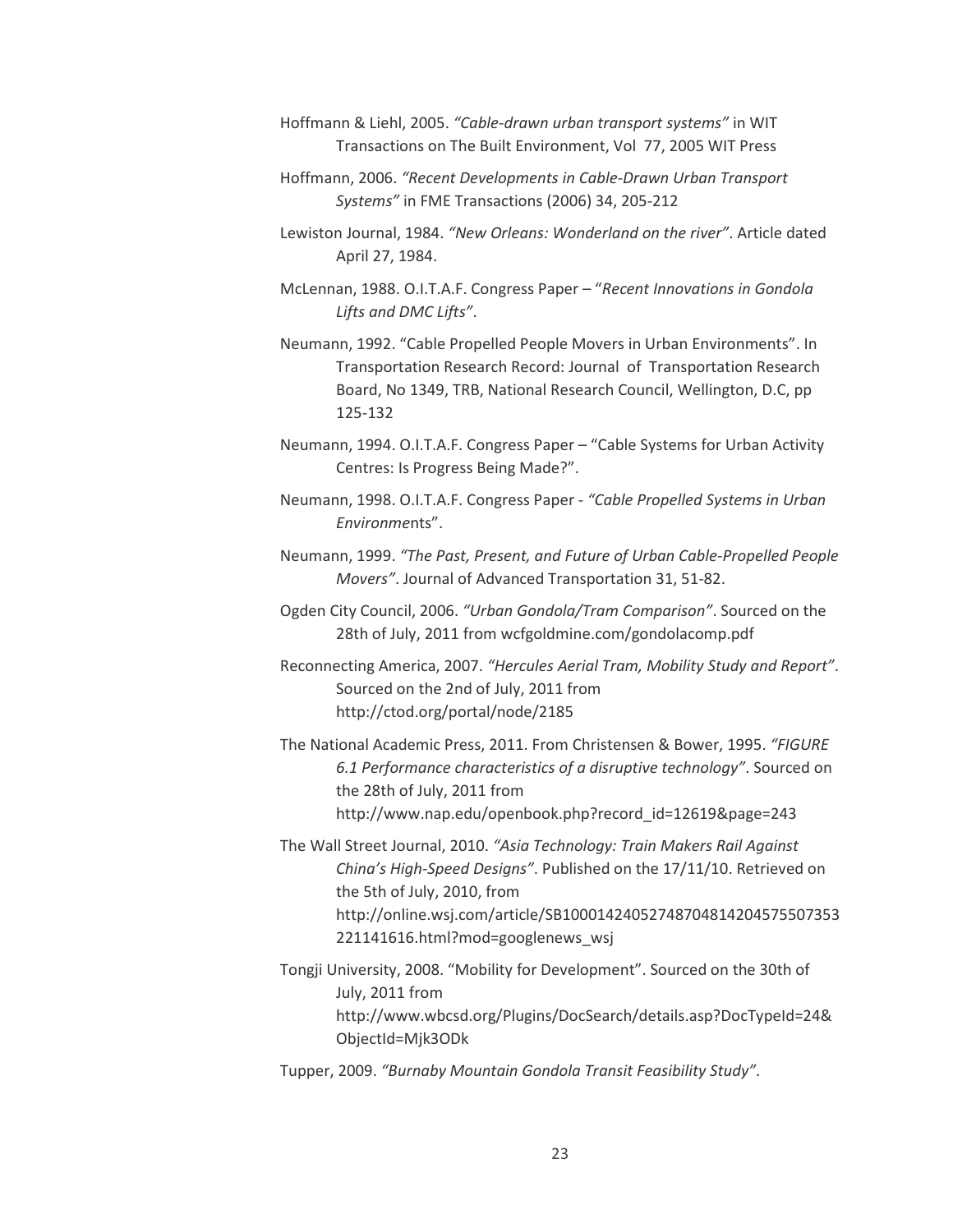- United Nations: Department of Economic and Social Affairs: Population Division (United Nations), 2010. "*World Urbanization Prospects: The 2009 Revision: Highlights"*. Sourced on the 15th of July, 2011 from esa.un.org/unpd/wup/Documents/WUP2009\_Highlights\_Final.pdf
- Xinhua News Agency, 2011. *"China's high-speed rail technologies better than Japanese Shinkansen"*. Soured on the 19th of July, 2011 from http://news.xinhuanet.com/english2010/china/2011- 07/07/c\_13972135.htm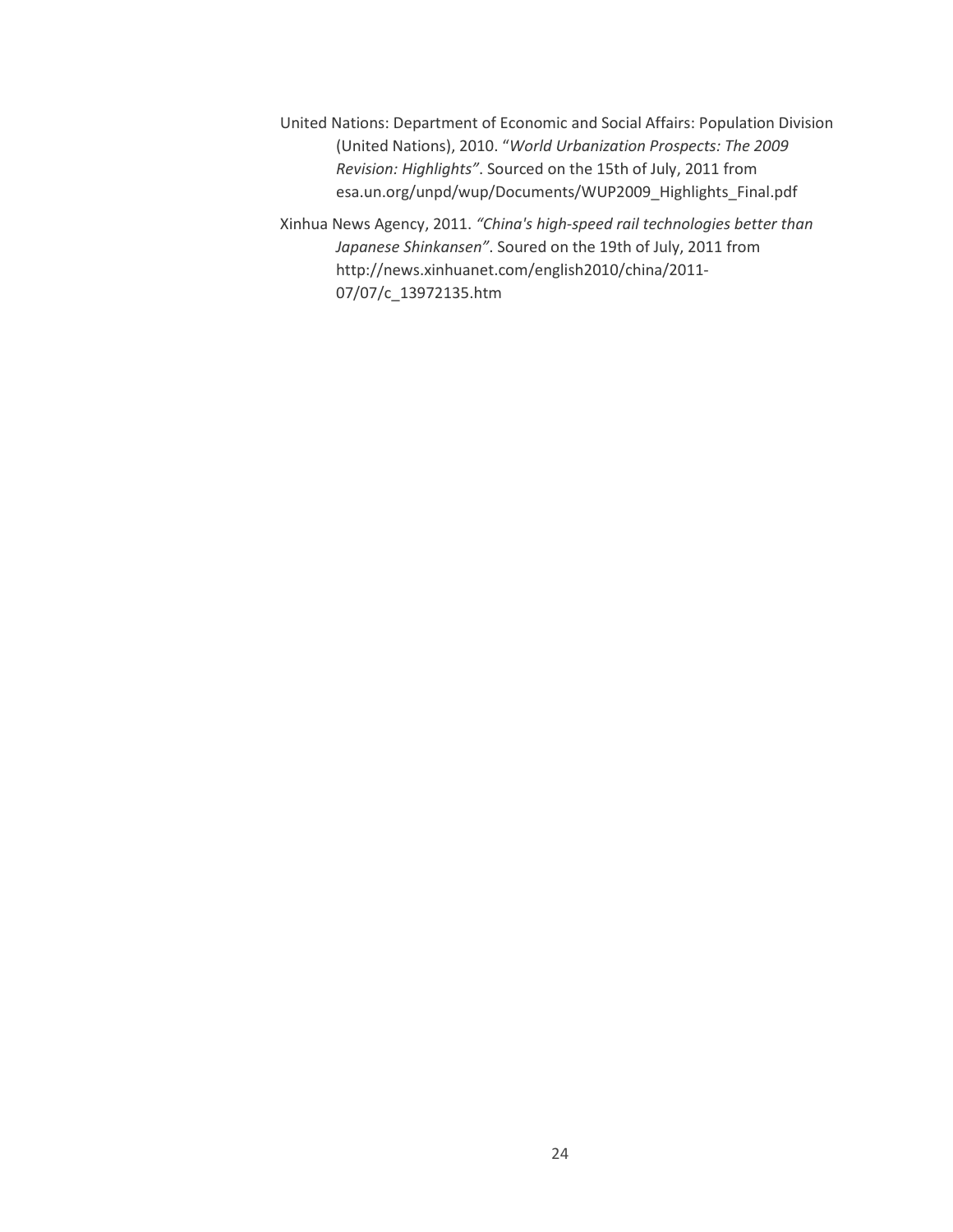# 9 APPENDIX

| Year | <b>UPT</b><br>oriented | Tourist<br>oriented | <b>TOTAL Installations</b> | Name & Location                                                |
|------|------------------------|---------------------|----------------------------|----------------------------------------------------------------|
| 1974 |                        | X                   | $\mathbf{1}$               | Sentosa Island Cable Car, Sentosa Island (Singapore)           |
| 1976 | X                      |                     | $\mathbf{1}$               | Roosevelt Island Tram, New York City (United States)           |
| 1984 |                        | X                   | $\mathbf{1}$               | MART, New Orleans (United States) - now closed                 |
| 1998 |                        | X                   | $1\,$                      | Teleferico Parques de Nacoes, Lisbon (Portugal)                |
| 1999 |                        | X                   | $\mathbf{1}$               | Monte Cable Car, Funchal (Portugal)                            |
| 2004 | X                      |                     | $\mathbf{1}$               | Metrocable 'Linea K', Medellin (Columbia)                      |
| 2006 |                        | X                   | $\mathbf{1}$               | Ngong Ping 360, Hong Kong (China)                              |
| 2007 | X                      |                     | $\mathbf{1}$               | Portland Aerial Tram, Portland (United States)                 |
| 2008 | X                      |                     | 4                          | Metrocable 'Linea J', Medellin (Columbia)                      |
|      | X                      |                     |                            | Skikda (Algeria)                                               |
|      | X                      |                     |                            | Tlemcen (Algeria)                                              |
|      | X                      |                     |                            | Constantine (Algeria)                                          |
| 2009 | X                      |                     | $\overline{2}$             | Manizales (Columbia)                                           |
|      |                        | X                   |                            | Funivia del Renon, Bolzano (Italy)                             |
| 2010 | X                      |                     |                            | Medellin 'Linea L' (Columbia)                                  |
|      | Χ                      |                     | 5                          | Roosevelt Island Tram, New York City (United States) - upgrade |
|      |                        | X                   |                            | Koblenz Rheinseilbahn, Koblenz (Germany)                       |
|      | X                      |                     |                            | Metrocable, Caracus (Venezuela)                                |
|      |                        | X                   |                            | Sentosa Island Cable Car, Sentosa Island (Singapore) - upgrade |

# TABLE 9.1 - SYSTEM DIRECTORY